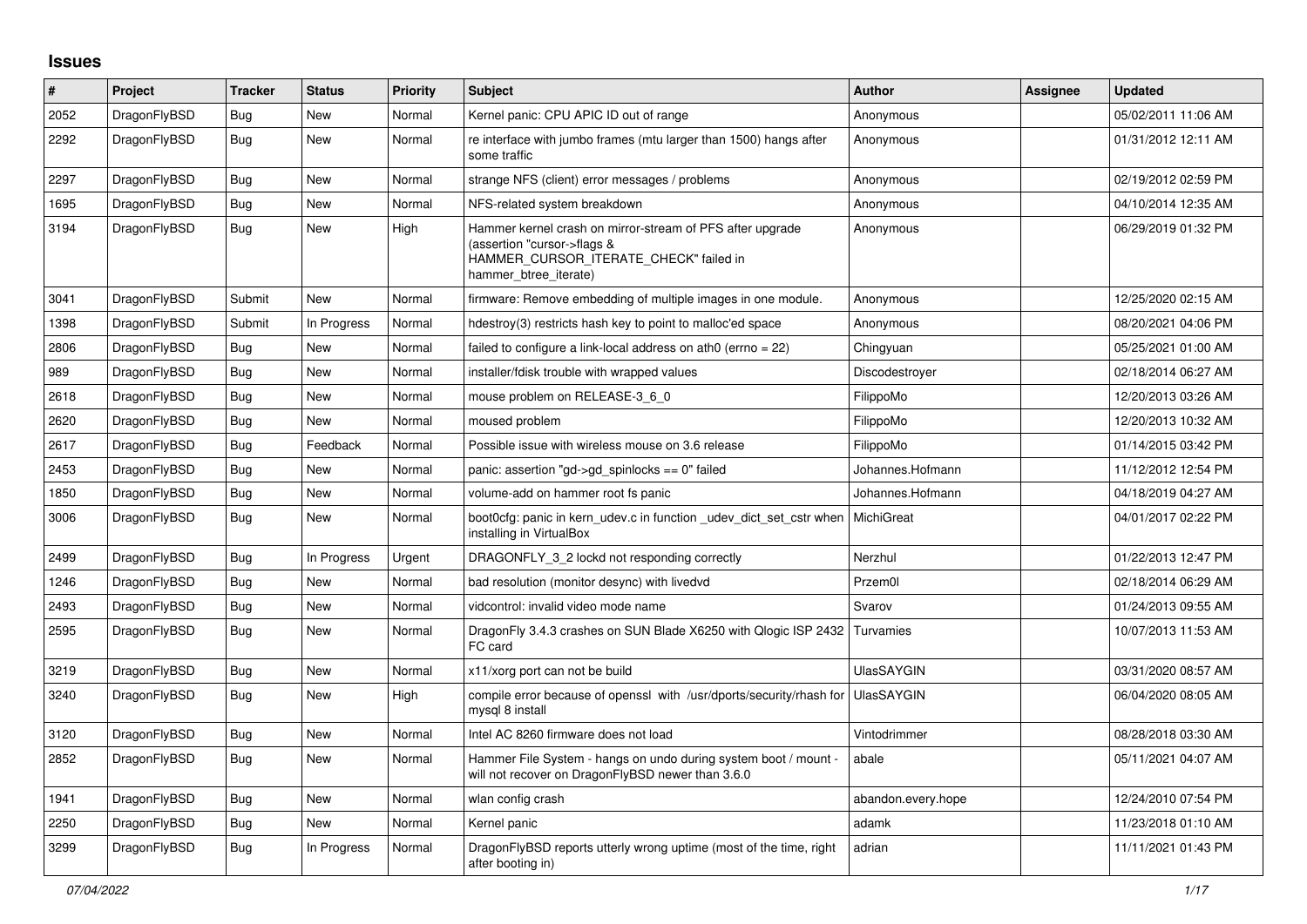| $\sharp$ | Project      | <b>Tracker</b> | <b>Status</b> | <b>Priority</b> | Subject                                                                                                                      | <b>Author</b>      | <b>Assignee</b> | <b>Updated</b>      |
|----------|--------------|----------------|---------------|-----------------|------------------------------------------------------------------------------------------------------------------------------|--------------------|-----------------|---------------------|
| 3301     | DragonFlyBSD | Bug            | New           | Normal          | Gkrellm from the packages is not showing logged in users in main<br>window, logged in users always $== 0$                    | adrian             |                 | 01/08/2022 04:24 AM |
| 3300     | DragonFlyBSD | Bug            | New           | Normal          | Running Xvnc from TigerVNC package through the INETD daemon<br>in TCP WAIT mode fails hard                                   | adrian             |                 | 01/08/2022 04:25 AM |
| 2210     | DragonFlyBSD | Bug            | New           | Normal          | Bugtracker cannot assign default project for new users                                                                       | ahuete.devel       |                 | 11/17/2011 11:30 AM |
| 1824     | DragonFlyBSD | Bug            | Feedback      | Normal          | kernel panic, x86, 2.7.3.859.ge5104                                                                                          | akirchhoff135014   |                 | 03/10/2013 07:49 AM |
| 2520     | DragonFlyBSD | Bug            | New           | Normal          | panic: assertion "IS_SERIALIZED((ifp->if_serializer))" failed in<br>if_default_serialize_assert at /usr/src/sys/net/if.c:437 | ano                |                 | 03/09/2013 12:14 AM |
| 2329     | DragonFlyBSD | Bug            | <b>New</b>    | Normal          | ibm x3550 & acpi                                                                                                             | ano                |                 | 06/03/2014 11:37 AM |
| 2877     | DragonFlyBSD | Bug            | New           | Low             | sed fails when working with UTF-8 locale and non-UTF symbols                                                                 | arcade@b1t.name    |                 | 12/30/2015 11:20 AM |
| 2882     | DragonFlyBSD | <b>Bug</b>     | New           | Low             | bridge sends packets from individual interfaces                                                                              | arcade@b1t.name    |                 | 01/09/2016 12:43 PM |
| 2878     | DragonFlyBSD | <b>Bug</b>     | New           | Low             | [fix] CCVER problem when using clang and cpu extensions<br>(intrinsics)                                                      | arcade@b1t.name    |                 | 06/24/2016 04:25 AM |
| 3209     | DragonFlyBSD | Bug            | New           | Normal          | svc has some minor bugs                                                                                                      | arcade@b1t.name    |                 | 10/24/2019 09:08 AM |
| 3278     | DragonFlyBSD | <b>Bug</b>     | New           | Normal          | Second screen image is distorted                                                                                             | arcade@b1t.name    |                 | 07/10/2021 03:36 AM |
| 3311     | DragonFlyBSD | <b>Bug</b>     | New           | Low             | TrueCrypt support may cause kernel crash                                                                                     | arcade@b1t.name    |                 | 04/29/2022 06:19 AM |
| 1148     | DragonFlyBSD | <b>Bug</b>     | In Progress   | Low             | BCM4311 wireless network adapter detected but not functional                                                                 | archimedes.gaviola |                 | 05/11/2021 04:00 AM |
| 2107     | DragonFlyBSD | <b>Bug</b>     | <b>New</b>    | Normal          | 2.10.1 sata dvd drive issue                                                                                                  | ausppc             |                 | 07/31/2011 08:41 PM |
| 331      | DragonFlyBSD | <b>Bug</b>     | In Progress   | Normal          | ftpsesame (aka Bridging S01E03)                                                                                              | bastyaelvtars      |                 | 03/09/2013 12:28 PM |
| 3132     | DragonFlyBSD | <b>Bug</b>     | New           | Low             | unifdef mined                                                                                                                | bcallah            |                 | 04/26/2018 08:34 PM |
| 1718     | DragonFlyBSD | <b>Bug</b>     | Feedback      | Normal          | IDE disk drive not detected by x86 64 2.6.1 Live CD                                                                          | bcox               |                 | 11/27/2021 08:25 AM |
| 3281     | DragonFlyBSD | <b>Bug</b>     | <b>New</b>    | Normal          | Crash after leaving unattended for a while                                                                                   | bhaible            |                 | 07/10/2021 03:32 AM |
| 3284     | DragonFlyBSD | Bug            | New           | Normal          | Wrong towlower() result for U+038A                                                                                           | bhaible            |                 | 07/10/2021 03:34 AM |
| 3283     | DragonFlyBSD | <b>Bug</b>     | <b>New</b>    | Normal          | mknodat() cannot create FIFOs                                                                                                | bhaible            |                 | 07/10/2021 03:34 AM |
| 3282     | DragonFlyBSD | <b>Bug</b>     | New           | Normal          | unexpected errno value from fopen()                                                                                          | bhaible            |                 | 07/10/2021 03:34 AM |
| 1882     | DragonFlyBSD | <b>Bug</b>     | New           | Low             | Idea for handling new USB vendor/device codes                                                                                | bmk                |                 | 10/20/2010 12:15 PM |
| 3110     | DragonFlyBSD | <b>Bug</b>     | New           | Normal          | crash with ipfw3 under load                                                                                                  | bnegre82           |                 | 12/09/2017 06:22 AM |
| 3101     | DragonFlyBSD | <b>Bug</b>     | New           | Low             | PFI CGI install not working in dragonflybsd 5.0.1 USB install                                                                | bnegre82           |                 | 05/11/2021 04:14 AM |
| 1594     | DragonFlyBSD | <b>Bug</b>     | New           | Normal          | Kernel panic during boot from Live CD on Dell E6400                                                                          | bodie              |                 | 05/11/2021 03:54 AM |
| 1521     | DragonFlyBSD | <b>Bug</b>     | Feedback      | Normal          | amd64 2.4 livecd won't mount root at boot                                                                                    | bolapara           |                 | 01/28/2018 03:45 AM |
| 2115     | DragonFlyBSD | <b>Bug</b>     | New           | Normal          | [msk] system freeze after receive some paquet                                                                                | bsdsx              |                 | 08/22/2011 10:22 AM |
| 725      | DragonFlyBSD | <b>Bug</b>     | In Progress   | Low             | 'make distribution' fails w/'ro' /usr/obj                                                                                    | c.turner           |                 | 03/09/2013 01:01 PM |
| 2319     | DragonFlyBSD | <b>Bug</b>     | New           | Normal          | crypt/passwd forward compat                                                                                                  | c.turner1          |                 | 02/28/2012 12:39 PM |
| 1618     | DragonFlyBSD | <b>Bug</b>     | Feedback      | Normal          | collision for 'struct pmap' when using RPC and <sys user.h=""></sys>                                                         | carenas            |                 | 05/11/2021 04:05 AM |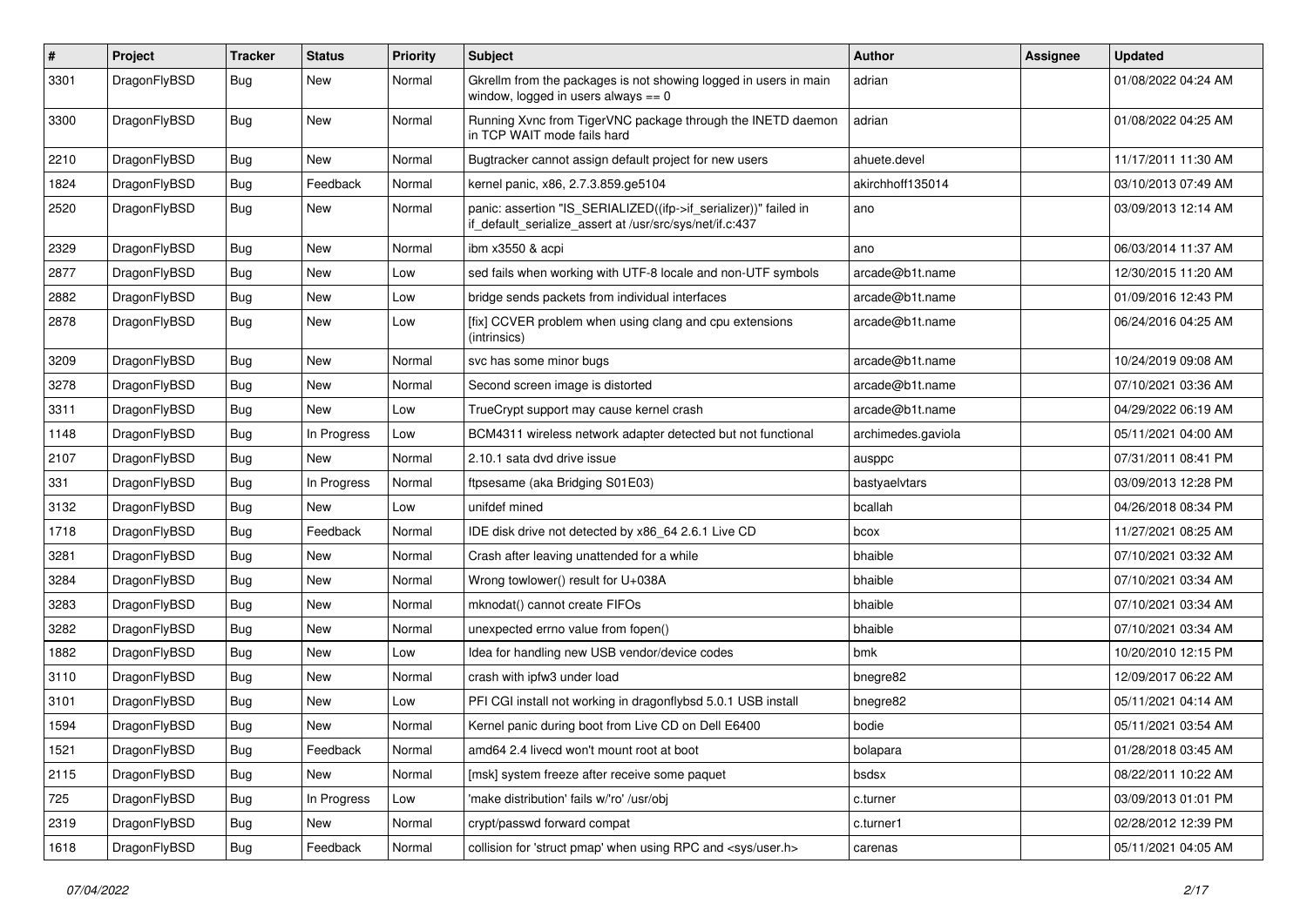| #    | Project      | <b>Tracker</b> | <b>Status</b> | <b>Priority</b> | Subject                                                                                                       | <b>Author</b> | Assignee | <b>Updated</b>      |
|------|--------------|----------------|---------------|-----------------|---------------------------------------------------------------------------------------------------------------|---------------|----------|---------------------|
| 3143 | DragonFlyBSD | <b>Bug</b>     | New           | Normal          | assertion "0" failed in hammer2_inode_xop_chain_sync                                                          | cbin          |          | 07/18/2018 12:50 PM |
| 2858 | DragonFlyBSD | Bug            | New           | Low             | Installer "Local or UTC" question should have "No" selected by<br>default.                                    | cgag          |          | 12/02/2015 01:18 PM |
| 2859 | DragonFlyBSD | Bug            | New           | Low             | Installer configuration menu always highlights "Select timezone", no<br>matter which step was last completed. | cgag          |          | 12/02/2015 01:54 PM |
| 3139 | DragonFlyBSD | Bug            | New           | Normal          | USB Mouse Does Not Work in DragonflyBSD guest on VirtualBox                                                   | chiguy1256    |          | 06/24/2018 10:14 PM |
| 3280 | DragonFlyBSD | <b>Bug</b>     | New           | Normal          | KMS console and i915(4) not working in 6.0                                                                    | cmusser       |          | 07/10/2021 03:35 AM |
| 2735 | DragonFlyBSD | <b>Bug</b>     | New           | Urgent          | iwn panics SYSSASSERT                                                                                         | cnb           |          | 05/11/2021 03:55 AM |
| 2736 | DragonFlyBSD | <b>Bug</b>     | <b>New</b>    | High            | kernel panics on acpi timer probe function                                                                    | cnb           |          | 05/11/2021 03:55 AM |
| 1481 | DragonFlyBSD | Bug            | Feedback      | Normal          | panic: assertion: kva_p(buf) in soopt_from_kbuf (after ipfw pipe<br>show, 2.2.1-R)                            | combiner      |          | 05/11/2021 04:01 AM |
| 1307 | DragonFlyBSD | Bug            | In Progress   | Normal          | hammer tid -2 shows unexpected result                                                                         | corecode      |          | 10/18/2016 05:29 PM |
| 2687 | DragonFlyBSD | Bug            | <b>New</b>    | Normal          | natacontrol software RAID in installer                                                                        | csmelosky     |          | 06/22/2014 12:03 PM |
| 3227 | DragonFlyBSD | Submit         | New           | Normal          | Add HAMMER2 instructions in the installation medium README                                                    | daftaupe      |          | 03/26/2020 03:34 PM |
| 3243 | DragonFlyBSD | Bug            | New           | Normal          | SMART status not reported properly for SSD disks                                                              | daftaupe      |          | 09/09/2020 11:03 PM |
| 2652 | DragonFlyBSD | Bug            | <b>New</b>    | Normal          | 189a0ff3761b47  ix: Implement MSI-X support locks up Lenovo<br>S10 Intel Atom n270                            | davshao       |          | 05/14/2014 01:55 AM |
| 2688 | DragonFlyBSD | Bug            | New           | Normal          | 67613368bdda7 Fix wrong checks for U4B presence Asrock Z77M<br>difficulty detecting USB keyboard              | davshao       |          | 06/28/2014 07:08 PM |
| 2835 | DragonFlyBSD | Bug            | <b>New</b>    | Normal          | /usr/include/c++/5.0/bits/c++locale.h likes<br>POSIX_C_SOURCE>=200809                                         | davshao       |          | 11/18/2015 03:40 AM |
| 2994 | DragonFlyBSD | Bug            | <b>New</b>    | Normal          | Intermittent boot hangs after git: hammer - HAMMER Version 7                                                  | davshao       |          | 03/30/2017 02:06 PM |
| 2414 | DragonFlyBSD | <b>Bug</b>     | In Progress   | Normal          | Lenovo S10 acpi freeze (not new)                                                                              | davshao       |          | 05/11/2021 04:13 AM |
| 3018 | DragonFlyBSD | <b>Bug</b>     | <b>New</b>    | Normal          | sys/bus/u4b/wlan/if_run.c:5464]: (style) Redundant condition                                                  | dcb           |          | 04/11/2017 11:26 AM |
| 3022 | DragonFlyBSD | <b>Bug</b>     | New           | Normal          | sys/dev/netif/ath/ath/if_ath.c:2142: strange bitmask?                                                         | dcb           |          | 04/11/2017 11:49 AM |
| 3024 | DragonFlyBSD | Bug            | New           | Low             | sys/dev/netif/wi/if_wi.c:1090]: (style) Redundant condition                                                   | dcb           |          | 04/11/2017 11:56 AM |
| 3021 | DragonFlyBSD | <b>Bug</b>     | In Progress   | Normal          | sys/dev/drm/i915/i915_gem_stolen.c:115]: (error) Signed integer<br>overflow for expression '65535<<20'        | dcb           |          | 04/11/2017 12:46 PM |
| 3011 | DragonFlyBSD | Bug            | In Progress   | Normal          | dragonfly/sys/dev/netif/re/re.c: suspicious code?                                                             | dcb           |          | 07/29/2017 01:26 AM |
| 3025 | DragonFlyBSD | <b>Bug</b>     | New           | Normal          | sys/dev/powermng/powernow/powernow.c:284: bad comparison?                                                     | dcb           |          | 09/23/2017 07:45 AM |
| 3076 | DragonFlyBSD | <b>Bug</b>     | New           | Normal          | sys/dev/netif/ig_hal/e1000_ich8lan.c:1594: sanity checking mixup?                                             | dcb           |          | 10/11/2017 01:58 AM |
| 2790 | DragonFlyBSD | Submit         | New           | Low             | filedesc softrefs increment code factoring                                                                    | dclink        |          | 02/21/2015 04:00 AM |
| 3147 | DragonFlyBSD | Submit         | New           | Normal          | Enable headless installation                                                                                  | ddegroot      |          | 10/09/2018 01:25 PM |
| 2708 | DragonFlyBSD | <b>Bug</b>     | New           | Normal          | unable to send TCP nor UDP on age(4) interface                                                                | dermiste      |          | 05/11/2021 03:54 AM |
| 1336 | DragonFlyBSD | <b>Bug</b>     | In Progress   | Normal          | Still looking for reports of missed directory entries w/ HAMMER                                               | dillon        |          | 05/11/2021 04:00 AM |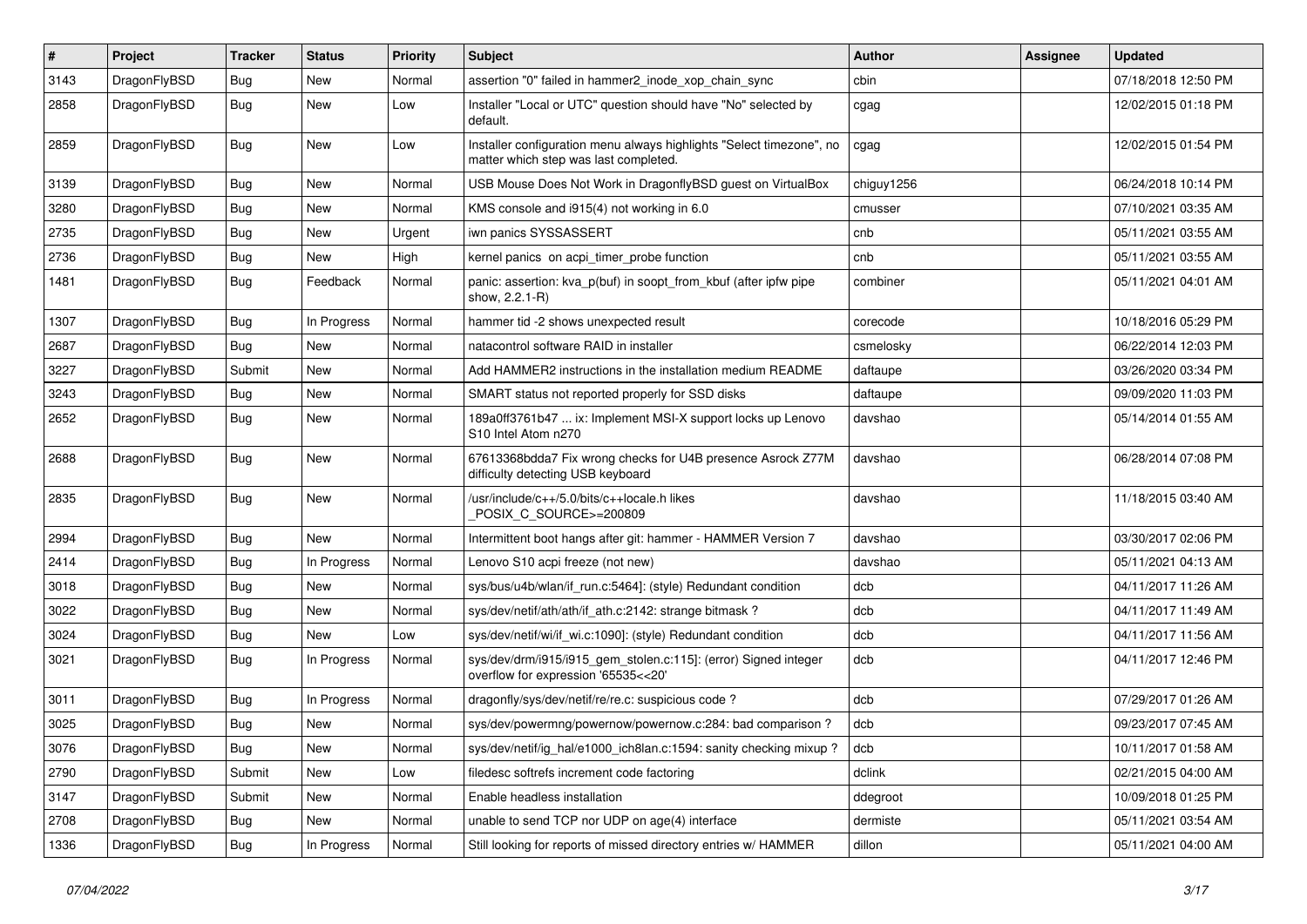| $\sharp$ | Project      | <b>Tracker</b> | <b>Status</b> | <b>Priority</b> | Subject                                                                                                                                                   | Author        | Assignee | <b>Updated</b>      |
|----------|--------------|----------------|---------------|-----------------|-----------------------------------------------------------------------------------------------------------------------------------------------------------|---------------|----------|---------------------|
| 1429     | DragonFlyBSD | <b>Bug</b>     | Feedback      | Normal          | vkernel bug - "mfree: m->m_nextpkt != NULL"                                                                                                               | dillon        |          | 05/11/2021 04:00 AM |
| 1448     | DragonFlyBSD | Bug            | Feedback      | Normal          | panic: assertion: _tp->tt_msg->tt_cpuid == mycpuid in<br>tcp_callout_active tcp_output tcp_usr_send netmsg_pru_send<br>netmsg_service tcpmsg_service_loop | dillon        |          | 05/11/2021 04:00 AM |
| 1774     | DragonFlyBSD | Bug            | <b>New</b>    | Normal          | New IP header cleanup branch available for testing                                                                                                        | dillon        |          | 05/15/2022 10:59 AM |
| 3116     | DragonFlyBSD | <b>Bug</b>     | <b>New</b>    | Normal          | da0 detects on very big volume if to _remove_ usb install stick and<br>reboot on Intel NUC5PPYH                                                           | dpostolov     |          | 01/07/2018 09:40 PM |
| 3117     | DragonFlyBSD | Bug            | <b>New</b>    | Normal          | Problem with colours if "intel" video-driver used                                                                                                         | dpostolov     |          | 01/07/2018 11:35 PM |
| 1463     | DragonFlyBSD | Bug            | New           | Normal          | Mountroot before drives are initialized                                                                                                                   | elekktretterr |          | 12/07/2010 01:30 PM |
| 1669     | DragonFlyBSD | Bug            | In Progress   | Normal          | Drive wont open using button                                                                                                                              | elekktretterr |          | 02/29/2012 12:05 PM |
| 1668     | DragonFlyBSD | <b>Bug</b>     | Feedback      | Normal          | Power button not working                                                                                                                                  | elekktretterr |          | 03/10/2013 06:22 AM |
| 1194     | DragonFlyBSD | <b>Bug</b>     | New           | Normal          | SCSI errors while trying to copy photos from my camera                                                                                                    | elekktretterr |          | 01/14/2015 04:39 PM |
| 1456     | DragonFlyBSD | Bug            | Feedback      | Normal          | Microsoft wireless desktop problems                                                                                                                       | elekktretterr |          | 01/15/2015 08:34 AM |
| 1634     | DragonFlyBSD | <b>Bug</b>     | New           | Normal          | panic: spin lock: 0xe4ad1320, indefinitive wait!                                                                                                          | elekktretterr |          | 01/19/2015 03:21 AM |
| 1181     | DragonFlyBSD | <b>Bug</b>     | In Progress   | Normal          | ACX111 panic                                                                                                                                              | elekktretterr |          | 05/11/2021 04:00 AM |
| 1454     | DragonFlyBSD | <b>Bug</b>     | Feedback      | Normal          | Unable to boot from external USB DVD drive                                                                                                                | elekktretterr |          | 05/11/2021 04:01 AM |
| 1613     | DragonFlyBSD | <b>Bug</b>     | Feedback      | Normal          | USB Keyboard not working on master                                                                                                                        | elekktretterr |          | 05/11/2021 04:05 AM |
| 1877     | DragonFlyBSD | <b>Bug</b>     | <b>New</b>    | Normal          | Freeze during 1st hammer cleanup after new install                                                                                                        | elekktretterr |          | 05/15/2022 11:43 AM |
| 2158     | DragonFlyBSD | <b>Bug</b>     | <b>New</b>    | Normal          | iwn panics with assertion on boot.                                                                                                                        | eocallaghan   |          | 10/24/2011 04:13 PM |
| 2164     | DragonFlyBSD | <b>Bug</b>     | <b>New</b>    | Normal          | panic on reboot from usb.                                                                                                                                 | eocallaghan   |          | 10/27/2011 09:29 AM |
| 2161     | DragonFlyBSD | <b>Bug</b>     | New           | Normal          | Outdated xorg.conf file gets installed into etc and screws up mouse                                                                                       | eocallaghan   |          | 10/27/2011 01:51 PM |
| 2254     | DragonFlyBSD | <b>Bug</b>     | New           | Normal          | panic: assertion "ref < &td->td_toks_end" failed in lwkt_gettoken at<br>/usr/src/sys/kern/lwkt_token.c:588                                                | eocallaghan   |          | 12/05/2011 10:21 PM |
| 1592     | DragonFlyBSD | <b>Bug</b>     | Feedback      | Normal          | AcpiOSUnmapMemory: Warning, deallocation did not track<br>allocation.                                                                                     | eocallaghan   |          | 06/02/2014 07:45 AM |
| 1591     | DragonFlyBSD | <b>Bug</b>     | Feedback      | Normal          | Lenovo X301 hangs with AHCI Driver CMD TIMEOUT<br>STS=d0 <bsy></bsy>                                                                                      | eocallaghan   |          | 05/11/2021 04:05 AM |
| 1947     | DragonFlyBSD | Bug            | <b>New</b>    | Low             | GA-880GM-UD2H (rev. 1.3) AHCI fails to detect disks at the end of<br>the RAID controller                                                                  | eocallaghan   |          | 11/27/2021 08:46 AM |
| 2544     | DragonFlyBSD | <b>Bug</b>     | <b>New</b>    | Normal          | live DVD system boot (menu option 1) caused db> prompt on<br>PE1950                                                                                       | estrabd       |          | 05/11/2021 03:54 AM |
| 3276     | DragonFlyBSD | Submit         | New           | Normal          | Add option controlling whether gpt expand expands the last partition<br>(needs testing)                                                                   | falsifian     |          | 07/10/2021 03:35 AM |
| 2075     | DragonFlyBSD | Bug            | New           | Normal          | pflogd on x86_64                                                                                                                                          | fanch         |          | 05/16/2011 04:04 PM |
| 2569     | DragonFlyBSD | Bug            | New           | Normal          | ctime NFS                                                                                                                                                 | ferney        |          | 08/11/2013 04:35 AM |
| 2657     | DragonFlyBSD | <b>Bug</b>     | New           | High            | Needs acl to migrate our servers                                                                                                                          | ferney        |          | 03/31/2014 11:37 AM |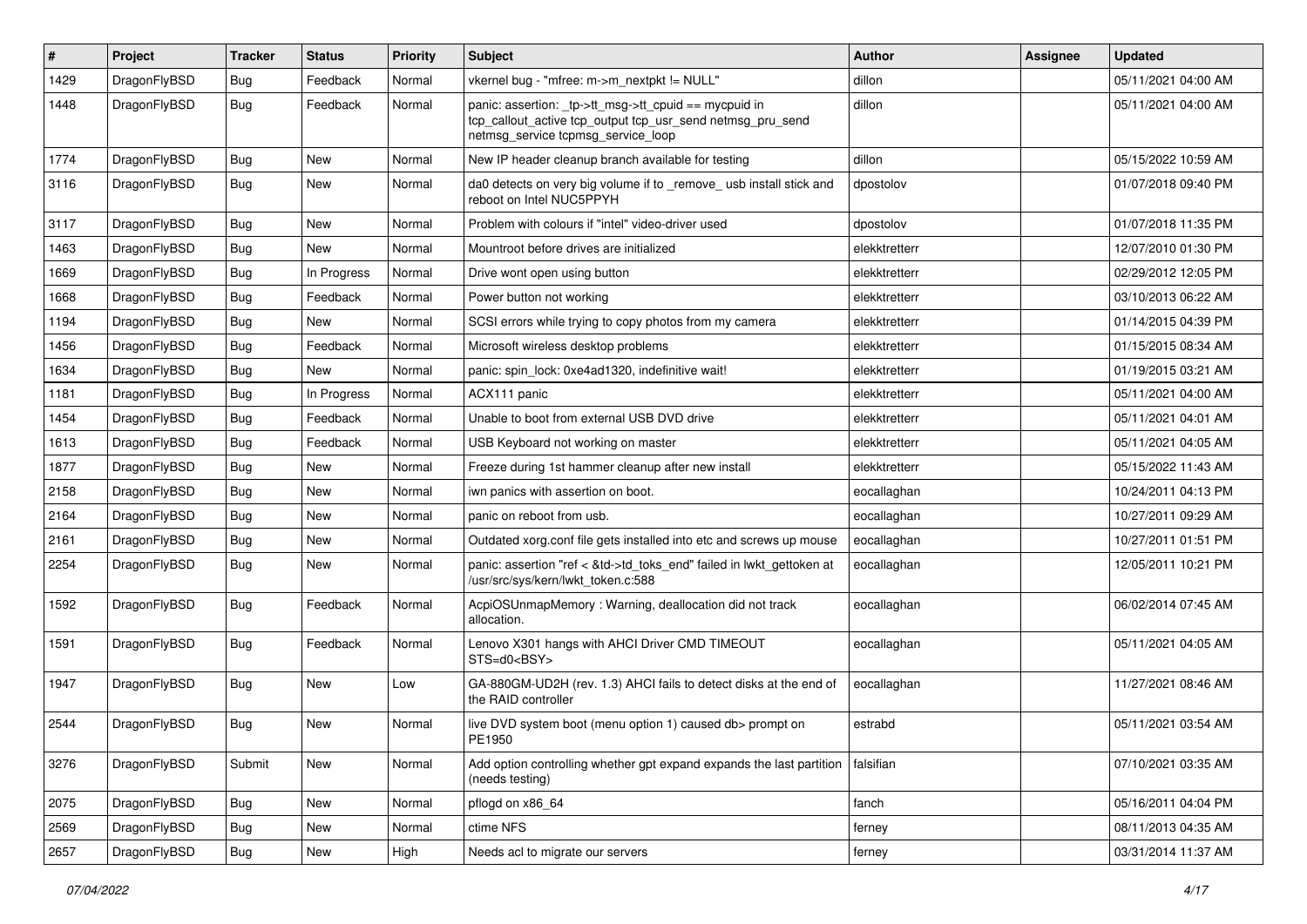| $\vert$ # | Project      | <b>Tracker</b> | <b>Status</b> | <b>Priority</b> | Subject                                                                             | <b>Author</b> | Assignee | <b>Updated</b>      |
|-----------|--------------|----------------|---------------|-----------------|-------------------------------------------------------------------------------------|---------------|----------|---------------------|
| 979       | DragonFlyBSD | <b>Bug</b>     | Feedback      | Normal          | Failure-prone USB mass storage (SB600? msdosfs? CAM?)                               | floid         |          | 01/15/2015 08:38 AM |
| 1672      | DragonFlyBSD | <b>Bug</b>     | Feedback      | Normal          | panic (trap 12) around btree_search() in 2.4.1-RELEASE                              | floid         |          | 01/19/2015 03:36 AM |
| 846       | DragonFlyBSD | <b>Bug</b>     | Feedback      | Normal          | USB bugs:usb mouse can't used!                                                      | frankning     |          | 01/15/2015 08:36 AM |
| 1899      | DragonFlyBSD | <b>Bug</b>     | New           | Normal          | Keyboard doesn't work                                                               | fransm        |          | 05/15/2022 03:32 PM |
| 1923      | DragonFlyBSD | <b>Bug</b>     | New           | Normal          | Abysmal NFS performance with IPv6                                                   | ftigeot       |          | 12/05/2010 09:34 PM |
| 2051      | DragonFlyBSD | <b>Bug</b>     | New           | Normal          | No ipv6 lan route entry created on 2.10                                             | ftigeot       |          | 04/21/2011 10:37 AM |
| 2403      | DragonFlyBSD | <b>Bug</b>     | New           | Low             | newfs - E doesn't handle /dev/serno device names properly                           | ftigeot       |          | 08/17/2012 05:07 AM |
| 2535      | DragonFlyBSD | <b>Bug</b>     | New           | Normal          | Imap processes apparentit blocked on disk I/O                                       | ftigeot       |          | 04/02/2013 09:31 AM |
| 2619      | DragonFlyBSD | <b>Bug</b>     | <b>New</b>    | Normal          | DragonFly 3.6 can't be installed on a 6TB volume                                    | ftigeot       |          | 02/23/2014 11:55 PM |
| 2803      | DragonFlyBSD | Bug            | New           | Normal          | HAMMER: Warning: UNDO area too small!                                               | ftigeot       |          | 03/11/2015 03:42 PM |
| 2674      | DragonFlyBSD | <b>Bug</b>     | <b>New</b>    | Normal          | <b>GPT Support</b>                                                                  | ftigeot       |          | 12/28/2015 02:54 PM |
| 1826      | DragonFlyBSD | <b>Bug</b>     | New           | Normal          | panic during boot: assertion so->so_port  in tcp_input                              | ftigeot       |          | 05/15/2022 11:05 AM |
| 1818      | DragonFlyBSD | Bug            | <b>New</b>    | Normal          | panic: Bad tailq NEXT (kqueue issue ?)                                              | ftigeot       |          | 05/15/2022 11:40 AM |
| 2122      | DragonFlyBSD | Submit         | <b>New</b>    | Normal          | [Review] Fixes to the VFS layer                                                     | ftigeot       |          | 05/31/2022 03:25 PM |
| 3165      | DragonFlyBSD | Bug            | New           | Normal          | Looping at boot time                                                                | gop           |          | 12/28/2018 01:04 PM |
| 2094      | DragonFlyBSD | <b>Bug</b>     | New           | Normal          | Segfault when gdb printing backtrace from core dump                                 | greenrd       |          | 06/25/2011 04:14 PM |
| 2095      | DragonFlyBSD | <b>Bug</b>     | New           | Low             | Running installer post-install: Unsupported DFUI transport "                        | greenrd       |          | 06/26/2011 09:20 AM |
| 1525      | DragonFlyBSD | Bug            | <b>New</b>    | Normal          | boehm-gc problems                                                                   | hasso         |          | 10/13/2012 07:13 PM |
| 1563      | DragonFlyBSD | <b>Bug</b>     | Feedback      | Normal          | reset(1) doesn't reset terminal to the defaults                                     | hasso         |          | 03/10/2013 04:17 AM |
| 1502      | DragonFlyBSD | <b>Bug</b>     | In Progress   | Normal          | Lock while deleting files from nohistory HAMMER directories                         | hasso         |          | 03/10/2013 04:28 AM |
| 884       | DragonFlyBSD | <b>Bug</b>     | In Progress   | High            | Performance/memory problems under filesystem IO load                                | hasso         |          | 05/11/2021 03:50 AM |
| 1313      | DragonFlyBSD | <b>Bug</b>     | New           | Low             | Signal code in kernel needs major overhaul (signal queues,<br>si_code, si_addr)     | hasso         |          | 05/11/2021 04:00 AM |
| 1486      | DragonFlyBSD | <b>Bug</b>     | Feedback      | Normal          | Interrupt storm related to SATA DVD device                                          | hasso         |          | 05/11/2021 04:01 AM |
| 2125      | DragonFlyBSD | <b>Bug</b>     | New           | Normal          | Weird garbage in dmesg                                                              | herrgard      |          | 08/30/2011 08:04 PM |
| 2045      | DragonFlyBSD | Bug            | <b>New</b>    | Normal          | ral(4): Fatal trap 12: page fault while in kernel mode (two panics)                 | herrgard      |          | 11/03/2011 05:34 PM |
| 2680      | DragonFlyBSD | <b>Bug</b>     | New           | Low             | boot0cfg update makes box unbootable                                                | herrgard      |          | 06/10/2014 06:02 AM |
| 1982      | DragonFlyBSD | Bug            | New           | Low             | There is no linuxulator on x86-64                                                   | herrgard      |          | 05/31/2022 02:25 PM |
| 3206      | DragonFlyBSD | Submit         | <b>New</b>    | Normal          | update psm/kbd to FreeBSD 12.0 code                                                 | htse          |          | 10/05/2019 03:49 PM |
| 3201      | DragonFlyBSD | Submit         | <b>New</b>    | Normal          | Fixes make search display                                                           | htse          |          | 08/20/2021 04:02 PM |
| 3189      | DragonFlyBSD | Bug            | New           | Normal          | Allow DragonFly Mail Agent to accept an alternate config via<br>command line switch | iang          |          | 08/16/2021 12:42 AM |
| 3029      | DragonFlyBSD | <b>Bug</b>     | New           | Normal          | Running DflyBSD 4.8 on FreeBSD bhyve as a guest                                     | iron          |          | 05/13/2022 04:33 AM |
| 2604      | DragonFlyBSD | Bug            | New           | Normal          | dell laptop does not boot with LATEST                                               | isenmann      |          | 11/20/2013 02:07 AM |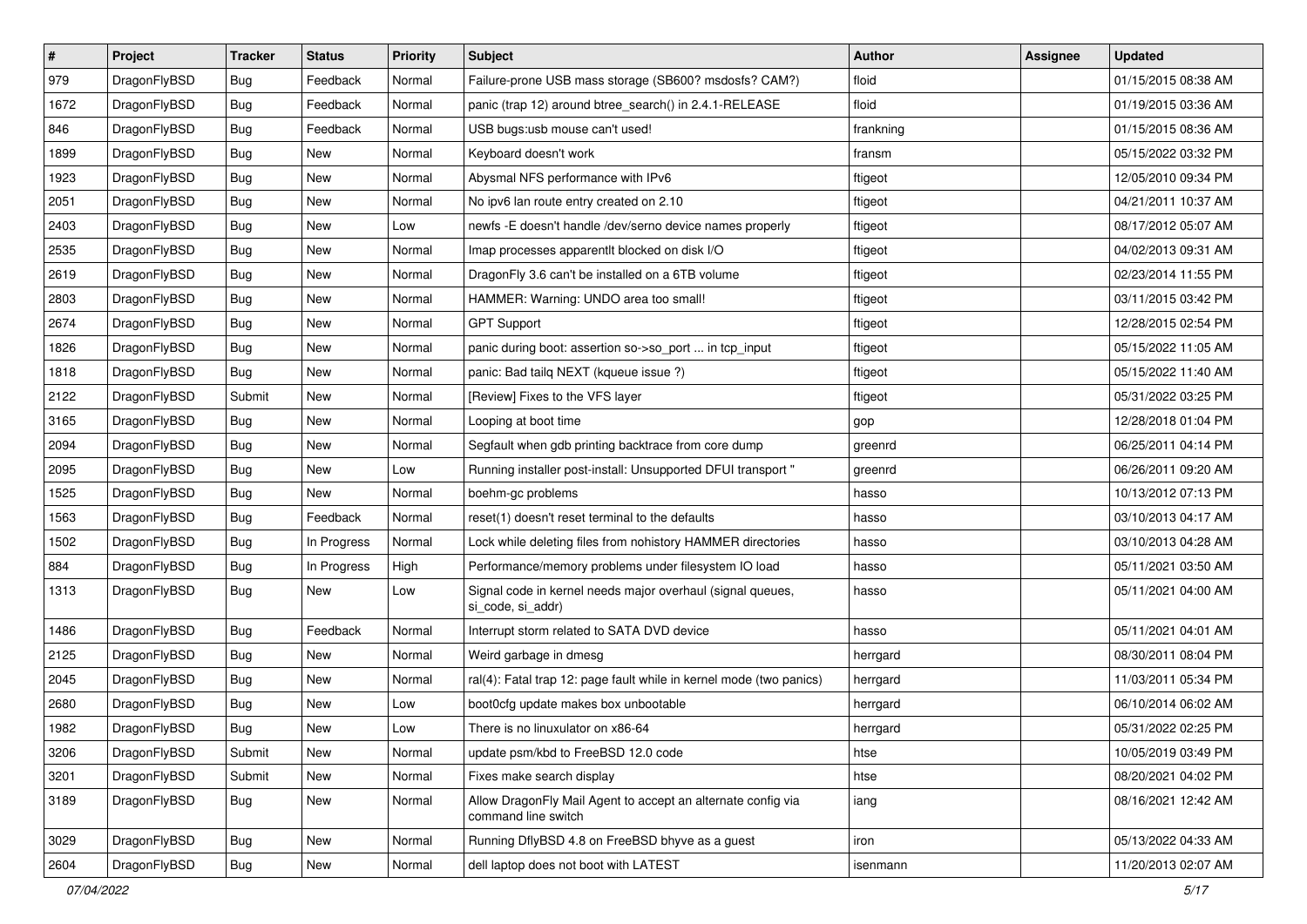| #    | Project      | <b>Tracker</b> | <b>Status</b> | <b>Priority</b> | Subject                                                                                                    | Author          | <b>Assignee</b> | <b>Updated</b>      |
|------|--------------|----------------|---------------|-----------------|------------------------------------------------------------------------------------------------------------|-----------------|-----------------|---------------------|
| 3134 | DragonFlyBSD | Bug            | <b>New</b>    | Normal          | RFC 3021 (/31 networks) appear to be unsupported                                                           | jailbird        |                 | 05/16/2018 11:03 PM |
| 2308 | DragonFlyBSD | Bug            | <b>New</b>    | Normal          | System freeze when unloading snd_hda                                                                       | jaydg           |                 | 02/19/2012 07:15 AM |
| 2369 | DragonFlyBSD | <b>Bug</b>     | New           | Normal          | panic: Bad link elm 0xffffffe07edf6068 next->prev != elm                                                   | jaydg           |                 | 08/15/2012 03:04 AM |
| 2731 | DragonFlyBSD | Bug            | In Progress   | Normal          | Screen full of random colors when starting Xorg with Intel Haswell<br>HD Graphics P4600                    | jkatzmaier      |                 | 11/12/2014 04:08 PM |
| 2890 | DragonFlyBSD | <b>Bug</b>     | New           | Normal          | not able to boot usb installer on Toshiba Chromebook 2                                                     | johnnywhishbone |                 | 02/22/2016 03:42 AM |
| 2712 | DragonFlyBSD | <b>Bug</b>     | <b>New</b>    | Normal          | connect(2) returns EINVAL when retrying after ECONNREFUSED                                                 | jorisgio        |                 | 08/14/2014 05:31 PM |
| 2568 | DragonFlyBSD | <b>Bug</b>     | New           | Normal          | <b>AHCI</b> panic                                                                                          | josepht         |                 | 06/07/2013 05:52 PM |
| 1330 | DragonFlyBSD | Bug            | Feedback      | Normal          | Hammer, usb disk, SYNCHRONIZE CACHE failure                                                                | josepht         |                 | 06/02/2014 04:56 AM |
| 1745 | DragonFlyBSD | Bug            | Feedback      | Normal          | kmalloc panic                                                                                              | josepht         |                 | 05/11/2021 04:05 AM |
| 2013 | DragonFlyBSD | <b>Bug</b>     | In Progress   | Normal          | oversized DMA request loop                                                                                 | josepht         |                 | 05/11/2021 04:06 AM |
| 1717 | DragonFlyBSD | Bug            | Feedback      | Normal          | HAMMER panic in hammer cursor down()                                                                       | josepht1        |                 | 05/11/2021 04:05 AM |
| 2153 | DragonFlyBSD | <b>Bug</b>     | New           | Normal          | Too many unuseful warnings at boot                                                                         | juanfra684      |                 | 10/18/2011 10:16 PM |
| 2245 | DragonFlyBSD | Bug            | New           | Normal          | panic: assertion "ref < &td->td_toks_end" failed in lwkt_gettoken at<br>/usr/src/sys/kern/lwkt_token.c:588 | juanfra684      |                 | 11/22/2011 07:41 PM |
| 2090 | DragonFlyBSD | Bug            | Feedback      | Normal          | snd_hda does not support headphone automute                                                                | justin          |                 | 03/29/2012 08:03 PM |
| 2444 | DragonFlyBSD | Bug            | New           | Normal          | Crash during Hammer overnight cleanup                                                                      | justin          |                 | 11/04/2012 07:58 AM |
| 3228 | DragonFlyBSD | Bug            | <b>New</b>    | Low             | pfi kif unref: state refcount $\leq$ 0 in dmesg                                                            | justin          |                 | 03/05/2021 06:39 AM |
| 2645 | DragonFlyBSD | <b>Bug</b>     | New           | Normal          | panic with dsched fq and ioprio                                                                            | jyoung15        |                 | 02/20/2014 07:29 AM |
| 1727 | DragonFlyBSD | Bug            | Feedback      | Normal          | CD boot panic (2.6.1) (usb?)                                                                               | kiril           |                 | 05/15/2022 05:10 AM |
| 2529 | DragonFlyBSD | <b>Bug</b>     | New           | Low             | Sundance network adapter is not detected and attached                                                      | kworr           |                 | 03/25/2013 02:29 AM |
| 1916 | DragonFlyBSD | Bug            | <b>New</b>    | Normal          | Constant crashes on x86 64 with UFS                                                                        | lentferj        |                 | 11/21/2010 07:40 PM |
| 1939 | DragonFlyBSD | <b>Bug</b>     | <b>New</b>    | Normal          | Panic on nightly build and stress test box                                                                 | lentferj        |                 | 12/18/2010 08:41 AM |
| 2421 | DragonFlyBSD | <b>Bug</b>     | New           | High            | Kernel panic: vm fault: page 0xc0f70000 not busy!                                                          | lentferj        |                 | 10/03/2012 08:16 AM |
| 2288 | DragonFlyBSD | Bug            | Feedback      | Normal          | Random IO performance loss introduced since January 1st                                                    | lentferj        |                 | 01/23/2013 04:21 PM |
| 2892 | DragonFlyBSD | Bug            | New           | Normal          | swap_pager:indefinite wait bufferf error                                                                   | <b>Ihmwzy</b>   |                 | 02/21/2016 10:32 PM |
| 2917 | DragonFlyBSD | Bug            | New           | Normal          | da8: reading primary partition table: error accessing offset<br>000000000000 for 512                       | liweitianux     |                 | 05/11/2021 08:43 PM |
| 3310 | DragonFlyBSD | Bug            | In Progress   | Normal          | NVMM+QEMU fail to boot with UEFI: Mem Assist Failed<br>[gpa=0xfffffff0]                                    | liweitianux     |                 | 01/11/2022 03:22 PM |
| 2565 | DragonFlyBSD | <b>Bug</b>     | New           | Normal          | "ifconfig ix0 up" panic                                                                                    | Itpig402a       |                 | 06/03/2013 05:46 AM |
| 2434 | DragonFlyBSD | <b>Bug</b>     | New           | Normal          | BTX Halted - Boot fails on USB/GUI                                                                         | lucmv           |                 | 10/17/2012 08:12 PM |
| 2808 | DragonFlyBSD | <b>Bug</b>     | New           | Normal          | X freeze by switching between X and VT - results in black screen                                           | lukesky333      |                 | 05/11/2021 03:55 AM |
| 2531 | DragonFlyBSD | <b>Bug</b>     | New           | Normal          | camcontrol fails to disable APM                                                                            | m.lombardi85    |                 | 03/23/2013 12:28 PM |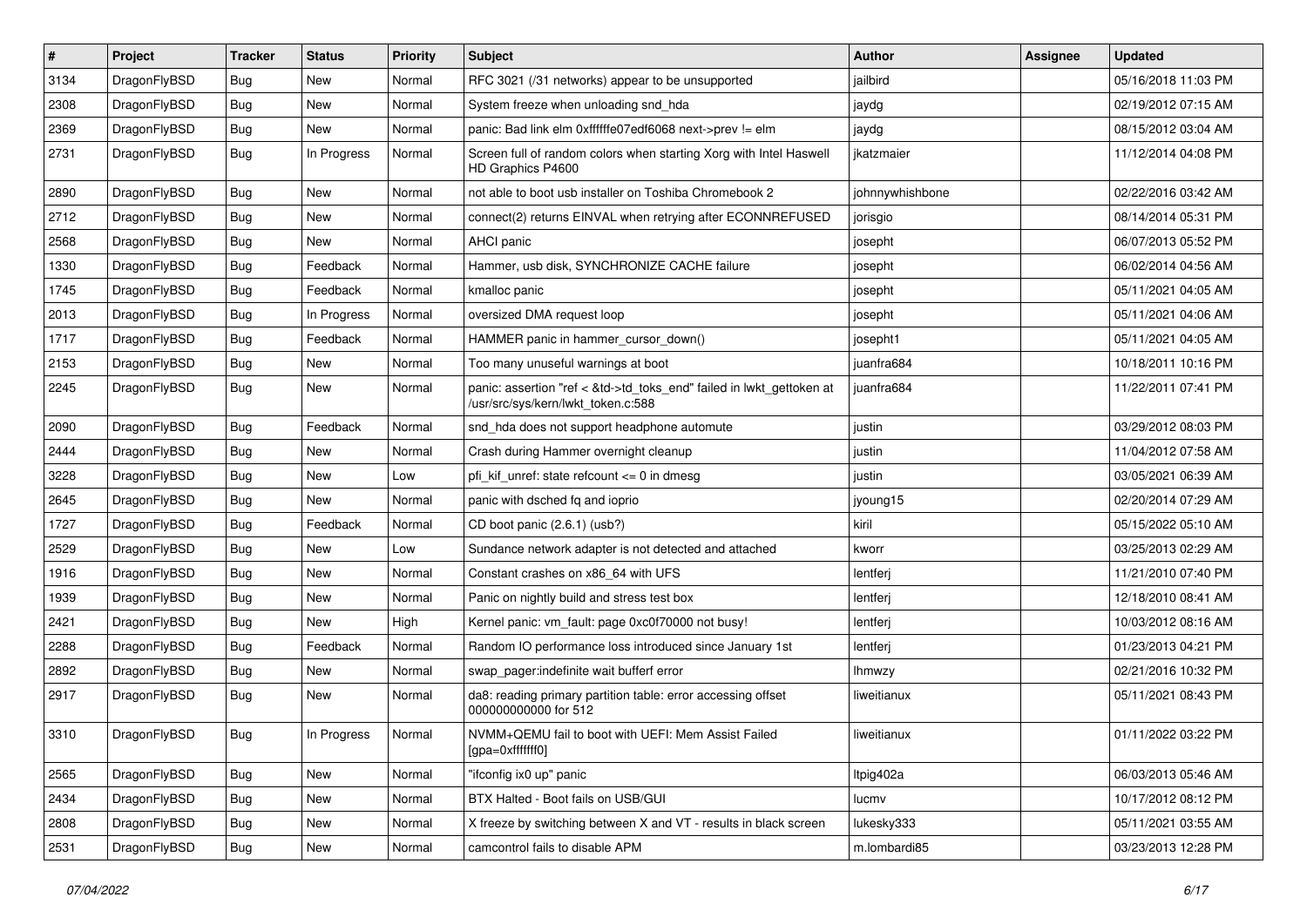| $\sharp$ | Project      | <b>Tracker</b> | <b>Status</b> | <b>Priority</b> | Subject                                                                                                   | <b>Author</b>          | <b>Assignee</b> | <b>Updated</b>      |
|----------|--------------|----------------|---------------|-----------------|-----------------------------------------------------------------------------------------------------------|------------------------|-----------------|---------------------|
| 2167     | DragonFlyBSD | <b>Bug</b>     | <b>New</b>    | Normal          | shutdown/reboot fails after uptime msg                                                                    | marino                 |                 | 11/28/2011 03:01 AM |
| 2809     | DragonFlyBSD | <b>Bug</b>     | <b>New</b>    | Normal          | hammer mirror-stream                                                                                      | masu                   |                 | 04/10/2015 12:33 AM |
| 3035     | DragonFlyBSD | Bug            | New           | Normal          | panic: assertion "cpu $>= 0$ && cpu < ncpus" failed in netisr cpuport<br>at /usr/src/sys/net/netisr2.h:87 | masu                   |                 | 05/11/2017 01:24 AM |
| 1860     | DragonFlyBSD | Bug            | Feedback      | Normal          | Panic while creating UFS fs on vn(4) for initrd                                                           | matthias               |                 | 02/29/2012 07:16 AM |
| 2067     | DragonFlyBSD | Bug            | New           | Normal          | sound/pcm: "play interrupt timeout, channel dead"                                                         | matthiasr              |                 | 05/11/2021 03:55 AM |
| 2598     | DragonFlyBSD | Bug            | New           | Normal          | i386 via USB Booting                                                                                      | mbzadegan              |                 | 10/21/2013 02:28 AM |
| 2644     | DragonFlyBSD | Bug            | Feedback      | Normal          | 3.6.0-REL trap 9 on boot                                                                                  | memmerto               |                 | 11/27/2021 08:08 AM |
| 2788     | DragonFlyBSD | <b>Bug</b>     | New           | Normal          | ioctl GSLICEINFO: Not working for vnode slice                                                             | mneumann               |                 | 02/12/2015 07:49 AM |
| 2881     | DragonFlyBSD | Bug            | <b>New</b>    | Normal          | Pulseaudio hangs/resets system when starting X11                                                          | mneumann               |                 | 01/09/2016 03:08 AM |
| 2972     | DragonFlyBSD | Bug            | New           | Normal          | ipfw3 "deny to me" does not work correctly                                                                | mneumann               |                 | 12/27/2016 12:11 PM |
| 3111     | DragonFlyBSD | Bug            | In Progress   | High            | Mouse lags every second heavily under X11                                                                 | mneumann               |                 | 12/12/2017 09:46 PM |
| 3222     | DragonFlyBSD | <b>Bug</b>     | New           | Normal          | gcc - undefined reference to ' atomic load' (missing libatomic?)                                          | mneumann               |                 | 02/08/2020 02:45 AM |
| 3235     | DragonFlyBSD | <b>Bug</b>     | New           | Normal          | Kernel panic in devfs vnops.c                                                                             | mneumann               |                 | 04/28/2020 07:00 AM |
| 3317     | DragonFlyBSD | Bug            | In Progress   | Normal          | Network vtnet0 not working on Hetzner cloud                                                               | mneumann               |                 | 06/18/2022 03:55 AM |
| 3218     | DragonFlyBSD | Bug            | <b>New</b>    | Normal          | Kernel panics are not sent to comconsole when booted over EFI                                             | mqudsi                 |                 | 12/02/2019 08:52 PM |
| 1144     | DragonFlyBSD | Bug            | Feedback      | Normal          | Incorrect clock under KVM                                                                                 | msylvan                |                 | 03/09/2013 01:17 PM |
| 2104     | DragonFlyBSD | Bug            | New           | Normal          | network configuration seg. fault on install CD                                                            | navratil               |                 | 07/26/2011 07:55 AM |
| 2957     | DragonFlyBSD | Bug            | Feedback      | Normal          | swapoff -a followed by swapon -a doesn't give your swap back                                              | neilb                  |                 | 10/09/2016 04:17 AM |
| 2958     | DragonFlyBSD | Bug            | Feedback      | Normal          | Hammer FS dies during pruning after massive write load                                                    | neilb                  |                 | 10/11/2016 04:20 AM |
| 2098     | DragonFlyBSD | Submit         | New           | Normal          | [PATCH] correct ath man page example<br>(/usr/src/share/man/man4/ath.4)                                   | nobody                 |                 | 11/15/2011 12:27 AM |
| 3215     | DragonFlyBSD | Bug            | <b>New</b>    | Normal          | Hang in tcdrain(3) after write(3)                                                                         | noloader               |                 | 11/25/2019 03:08 PM |
| 2412     | DragonFlyBSD | Bug            | New           | Normal          | wlan0 fails to get address via dhclient                                                                   | nonsolosoft            |                 | 08/30/2012 05:55 AM |
| 2182     | DragonFlyBSD | Bug            | New           | Normal          | if msk PHY FIFO underrun/overflow                                                                         | nonsolosoft            |                 | 09/03/2012 06:39 AM |
| 2621     | DragonFlyBSD | Bug            | New           | Normal          | core dump using cdrom                                                                                     | nonsolosoft            |                 | 12/27/2013 12:43 AM |
| 2622     | DragonFlyBSD | Bug            | New           | Normal          | VAIO FIT15E fn keys support                                                                               | nonsolosoft            |                 | 12/31/2013 01:31 AM |
| 1193     | DragonFlyBSD | Bug            | New           | Normal          | kernel doesn't recognize cdrom drive                                                                      | nonsolosoft            |                 | 01/25/2014 09:11 PM |
| 3049     | DragonFlyBSD | Bug            | <b>New</b>    | Normal          | panic DragonFly v4.8.1-RELEASE by mounting a malformed<br>msdosfs image [12.128]                          | open.source@ribose.com |                 | 08/14/2017 02:53 AM |
| 3051     | DragonFlyBSD | <b>Bug</b>     | New           | Normal          | panic DragonFly v4.8.1-RELEASE by mounting a malformed NTFS<br>image [12.000]                             | open.source@ribose.com |                 | 08/14/2017 03:20 AM |
| 3052     | DragonFlyBSD | Bug            | New           | Normal          | panic DragonFly v4.8.1-RELEASE by mounting a malformed NTFS<br>image [64.000]                             | open.source@ribose.com |                 | 08/14/2017 03:22 AM |
| 2799     | DragonFlyBSD | Bug            | New           | Normal          | Fatal trap 12 caused by moused(8) -p /dev/cual0                                                           | opvalues               |                 | 03/04/2015 11:01 PM |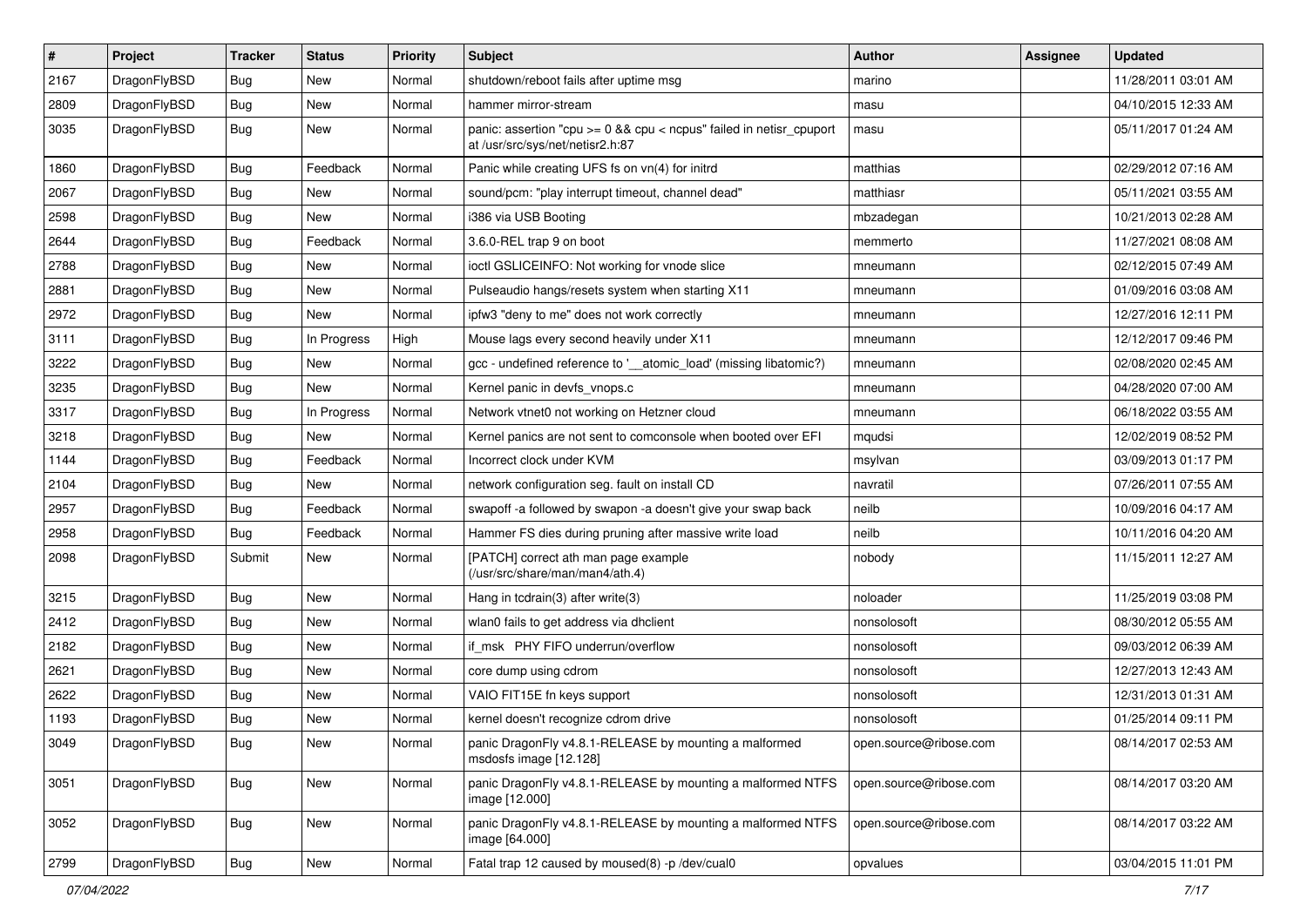| $\pmb{\#}$ | Project      | <b>Tracker</b> | <b>Status</b> | <b>Priority</b> | Subject                                                                                                            | <b>Author</b> | Assignee | <b>Updated</b>      |
|------------|--------------|----------------|---------------|-----------------|--------------------------------------------------------------------------------------------------------------------|---------------|----------|---------------------|
| 2802       | DragonFlyBSD | Bug            | New           | Normal          | USB Wifi urtwn0 crash from cd boot                                                                                 | opvalues      |          | 03/10/2015 01:07 AM |
| 3152       | DragonFlyBSD | Bug            | Feedback      | Normal          | Console's size in ttyv0 and single user mode is sticking to 80x25,<br>while ttyv1 can make use of the whole screen | overtime      |          | 02/24/2019 01:08 AM |
| 3107       | DragonFlyBSD | Bug            | <b>New</b>    | Low             | ACPI interrupt storm when loading i915 on Lenovo T460                                                              | oyvinht       |          | 07/15/2020 07:01 AM |
| 2874       | DragonFlyBSD | Bug            | <b>New</b>    | Normal          | make world DESTDIR=/emptydir fails                                                                                 | pascii        |          | 12/25/2015 07:04 AM |
| 2117       | DragonFlyBSD | Bug            | <b>New</b>    | High            | ACPI and/or bce(4) problem with 2.11.0.673.g0d557 on HP DL380<br>G6                                                | pauska        |          | 08/22/2011 10:15 AM |
| 599        | DragonFlyBSD | Bug            | <b>New</b>    | Urgent          | 1.9.0 reproducable panic                                                                                           | pavalos       |          | 12/22/2010 01:08 AM |
| 1949       | DragonFlyBSD | Bug            | New           | Normal          | iwn panic                                                                                                          | pavalos       |          | 01/30/2011 03:21 AM |
| 2008       | DragonFlyBSD | Bug            | New           | Normal          | lwkt_setcpu_remote: td->td_flags 00800621 console flood                                                            | pavalos       |          | 03/06/2011 09:37 PM |
| 2048       | DragonFlyBSD | Bug            | <b>New</b>    | Normal          | panic: ffs_sync: rofs mod                                                                                          | pavalos       |          | 04/12/2011 05:45 AM |
| 2099       | DragonFlyBSD | Bug            | New           | Normal          | page fault panic in vm system                                                                                      | pavalos       |          | 07/10/2011 08:51 AM |
| 2199       | DragonFlyBSD | Bug            | <b>New</b>    | Normal          | screen segfaults if utmpx isn't present                                                                            | pavalos       |          | 11/15/2011 10:52 PM |
| 2248       | DragonFlyBSD | Bug            | <b>New</b>    | Normal          | sysctl panic                                                                                                       | pavalos       |          | 11/23/2011 06:23 PM |
| 2526       | DragonFlyBSD | Bug            | <b>New</b>    | Normal          | hammer cleanup doesn't run on first day of DST                                                                     | pavalos       |          | 10/18/2016 05:28 PM |
| 2898       | DragonFlyBSD | Bug            | New           | Normal          | <b>HAMMER</b> panic                                                                                                | pavalos       |          | 11/03/2018 07:05 AM |
| 2970       | DragonFlyBSD | Bug            | New           | Normal          | kernel 4.7: "Is -I" causes panic on UDF filesystem: "bgetvp -<br>overlapping buffer"                               | peeter        |          | 12/21/2016 02:46 AM |
| 3226       | DragonFlyBSD | Bug            | <b>New</b>    | Normal          | Xorg freezes in vm: thread stuck in "objtrm1"                                                                      | peeter        |          | 04/08/2020 02:10 AM |
| 1943       | DragonFlyBSD | Bug            | New           | Normal          | hammer assertion panic                                                                                             | peter         |          | 12/27/2010 12:45 AM |
| 1951       | DragonFlyBSD | Bug            | <b>New</b>    | Normal          | dma timeouts at phyaddr on a good hdd                                                                              | peur.neu      |          | 01/04/2011 07:12 AM |
| 1990       | DragonFlyBSD | Bug            | New           | Normal          | /mnt too large to mount                                                                                            | peur.neu      |          | 02/16/2011 11:24 PM |
| 2306       | DragonFlyBSD | Bug            | <b>New</b>    | Normal          | a crash starts the kernel debugger in text mode, but just reboots in X                                             | phma          |          | 02/11/2012 08:02 PM |
| 2311       | DragonFlyBSD | Bug            | <b>New</b>    | Normal          | Xorg crash having something to do with drm                                                                         | phma          |          | 02/22/2012 09:59 AM |
| 2331       | DragonFlyBSD | Bug            | New           | Normal          | reading mouse mode from unopen file descriptor hangs mouse<br>driver                                               | phma          |          | 03/14/2012 09:43 AM |
| 2387       | DragonFlyBSD | Bug            | <b>New</b>    | Normal          | hammer ignores -t during dedup                                                                                     | phma          |          | 06/17/2012 12:30 PM |
| 2389       | DragonFlyBSD | Bug            | <b>New</b>    | Normal          | computer crashed while listing processes                                                                           | phma          |          | 06/18/2012 02:49 PM |
| 2547       | DragonFlyBSD | <b>Bug</b>     | <b>New</b>    | High            | crashed while doing a dry run of pkg rolling-replace                                                               | phma          |          | 04/18/2013 10:40 PM |
| 2552       | DragonFlyBSD | <b>Bug</b>     | New           | Low             | hammer recovery should indicate progress                                                                           | phma          |          | 05/03/2013 12:13 AM |
| 2557       | DragonFlyBSD | <b>Bug</b>     | New           | Normal          | stock 3.4.1 kernel halts during booting if dm and dm_target_crypt<br>are loaded and RAID controller is present     | phma          |          | 05/12/2013 10:38 PM |
| 2611       | DragonFlyBSD | Bug            | New           | Normal          | Change in IP address results in network not working                                                                | phma          |          | 12/05/2013 07:55 PM |
| 2816       | DragonFlyBSD | Bug            | New           | Normal          | A multitasking process being debugged can get stuck                                                                | phma          |          | 05/19/2015 03:57 AM |
| 3247       | DragonFlyBSD | <b>Bug</b>     | New           | Normal          | Kernel panic doing nothing much                                                                                    | phma          |          | 09/12/2020 11:40 PM |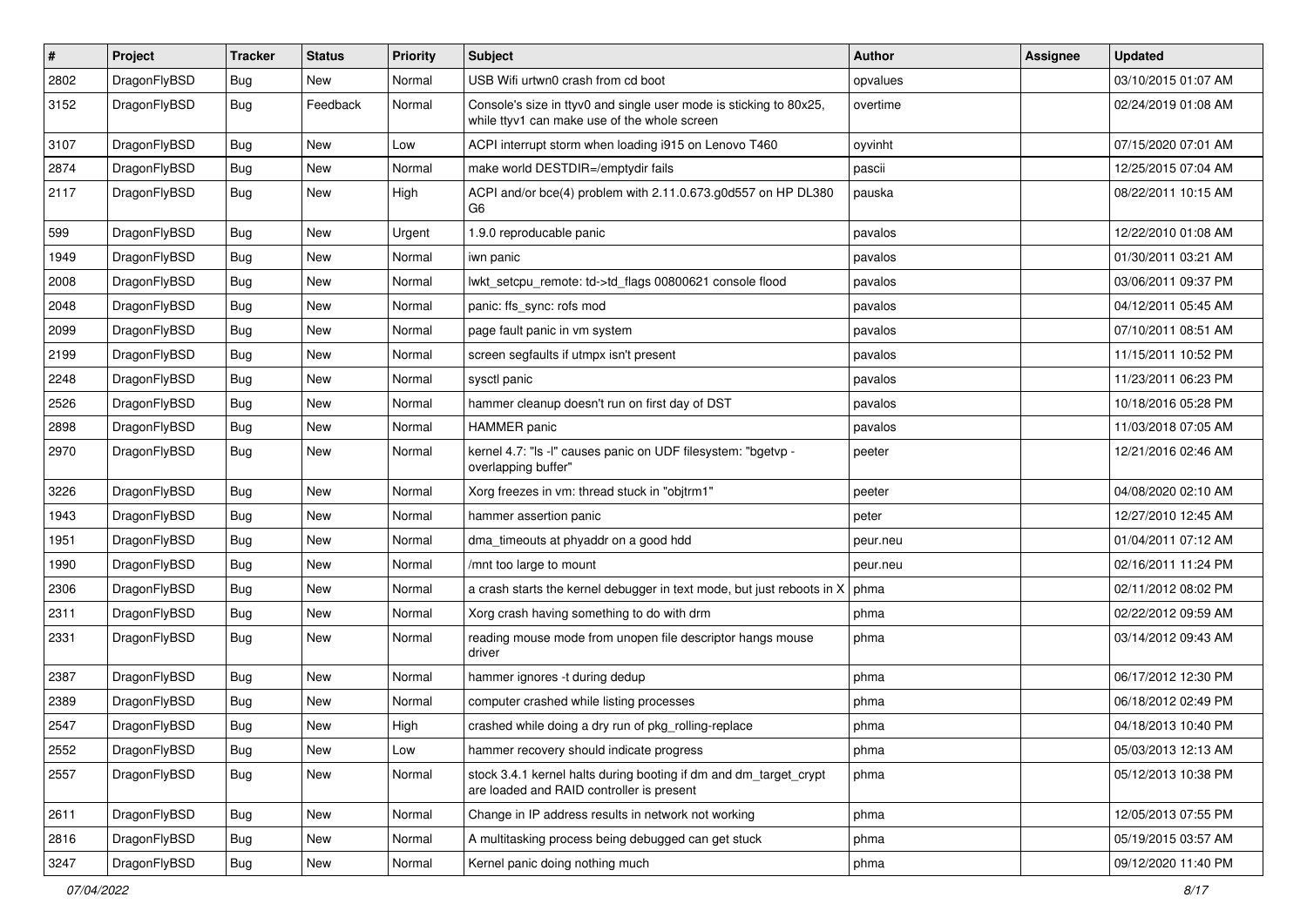| #    | Project      | <b>Tracker</b> | <b>Status</b> | <b>Priority</b> | Subject                                                                                                                                                                                           | Author       | Assignee | <b>Updated</b>      |
|------|--------------|----------------|---------------|-----------------|---------------------------------------------------------------------------------------------------------------------------------------------------------------------------------------------------|--------------|----------|---------------------|
| 1559 | DragonFlyBSD | Bug            | <b>New</b>    | Normal          | kernel trap                                                                                                                                                                                       | phma         |          | 11/27/2021 08:43 AM |
| 3238 | DragonFlyBSD | <b>Bug</b>     | <b>New</b>    | Normal          | race conditions when printing from vkernel console                                                                                                                                                | piecuch      |          | 05/19/2020 02:50 PM |
| 3239 | DragonFlyBSD | <b>Bug</b>     | New           | Normal          | unable to SIGKILL glitched emacs                                                                                                                                                                  | piecuch      |          | 05/26/2020 03:30 AM |
| 3298 | DragonFlyBSD | Bug            | New           | Normal          | Running "w" and having logged in via XDM through VNC, "w" prints<br>an extra error message                                                                                                        | piecuch      |          | 10/25/2021 09:16 AM |
| 3302 | DragonFlyBSD | Bug            | New           | Normal          | Will not boot on System76 Lemur Pro (lemp10)                                                                                                                                                      | piecuch      |          | 11/03/2021 10:21 AM |
| 3245 | DragonFlyBSD | <b>Bug</b>     | New           | Normal          | panic: free: guard1x fail, i915 load from loader.conf                                                                                                                                             | polachok     |          | 08/21/2020 10:36 AM |
| 1101 | DragonFlyBSD | <b>Bug</b>     | Feedback      | Normal          | ohci related panic                                                                                                                                                                                | polachok     |          | 05/11/2021 04:00 AM |
| 570  | DragonFlyBSD | Bug            | Feedback      | Normal          | 1.8.x: ACPI problems                                                                                                                                                                              | qhwt+dfly    |          | 06/02/2014 03:45 AM |
| 1368 | DragonFlyBSD | <b>Bug</b>     | In Progress   | Normal          | suspend signal race?                                                                                                                                                                              | qhwt+dfly    |          | 05/11/2021 03:51 AM |
| 1387 | DragonFlyBSD | Bug            | Feedback      | Normal          | zero-size malloc and ps: kvm getprocs: Bad address                                                                                                                                                | qhwt+dfly    |          | 05/11/2021 04:00 AM |
| 1577 | DragonFlyBSD | Bug            | Feedback      | Normal          | panic: assertion: leaf->base.obj_id == ip->obj_id in<br>hammer_ip_delete_range                                                                                                                    | qhwt+dfly    |          | 05/11/2021 04:01 AM |
| 1917 | DragonFlyBSD | Bug            | <b>New</b>    | Normal          | panic: assertion: (RB_EMPTY(&ip->rec_tree) && (ip->flags &<br>HAMMER_INODE_XDIRTY) == 0)    (!RB_EMPTY(&ip->rec_tree)<br>&& (ip->flags & HAMMER_INODE_XDIRTY) != 0) in<br>hammer_flush_inode_done | qhwt.dfly    |          | 11/24/2010 03:23 AM |
| 1942 | DragonFlyBSD | <b>Bug</b>     | <b>New</b>    | Normal          | locking against myself in getcacheblk()?                                                                                                                                                          | qhwt.dfly    |          | 05/31/2022 02:15 PM |
| 2371 | DragonFlyBSD | <b>Bug</b>     | New           | Normal          | Timezone problem with America/Sao_Paulo                                                                                                                                                           | raitech      |          | 05/17/2012 01:42 PM |
| 1560 | DragonFlyBSD | Bug            | Feedback      | Normal          | Unable to modify partition table on ThinkPad T61p during install                                                                                                                                  | rehsack      |          | 01/15/2015 08:57 AM |
| 3313 | DragonFlyBSD | <b>Bug</b>     | New           | Normal          | Can't boot from my live USB at all. The kernel loading process<br>hangs.                                                                                                                          | rempas       |          | 06/03/2022 12:16 AM |
| 2675 | DragonFlyBSD | Bug            | <b>New</b>    | Low             | Ultimate N WiFi Link 5300 get iwn_intr: fatal firmware error on 5GHz                                                                                                                              | revuwa       |          | 05/11/2021 04:07 AM |
| 1836 | DragonFlyBSD | <b>Bug</b>     | New           | Normal          | Incorrect TCP checksum show up in tcpdump                                                                                                                                                         | robgar1      |          | 05/15/2022 11:22 AM |
| 2138 | DragonFlyBSD | <b>Bug</b>     | New           | Normal          | > 100% CPU usage                                                                                                                                                                                  | robin.carey1 |          | 09/26/2011 12:20 PM |
| 2430 | DragonFlyBSD | <b>Bug</b>     | New           | Normal          | Alternate Password Hash method                                                                                                                                                                    | robin.carey1 |          | 10/07/2012 06:28 AM |
| 2626 | DragonFlyBSD | Bug            | New           | Normal          | iwn driver drops with error: "firmware error 'iwn intr: fatal firmware<br>error""                                                                                                                 | rodyaj       |          | 01/09/2014 05:50 AM |
| 2738 | DragonFlyBSD | Bug            | <b>New</b>    | Normal          | Hammer: Strange behavior when trying to recover old version of<br>moved file                                                                                                                      | roland       |          | 11/20/2014 08:02 AM |
| 3141 | DragonFlyBSD | <b>Bug</b>     | New           | Normal          | dhclient blocks boot process                                                                                                                                                                      | rowo         |          | 12/16/2018 11:01 AM |
| 2887 | DragonFlyBSD | Bug            | New           | Low             | Missing extattr_namespace_to_string and<br>extattr_string_to_namespace functions                                                                                                                  | rubenk       |          | 02/06/2016 05:09 AM |
| 1873 | DragonFlyBSD | Bug            | New           | Normal          | Panic upon usb mouse detach and reattaching                                                                                                                                                       | rumcic       |          | 02/01/2011 09:53 AM |
| 1874 | DragonFlyBSD | <b>Bug</b>     | New           | Normal          | mpd listening on all IPs, accepting only on one                                                                                                                                                   | rumcic       |          | 05/08/2011 01:01 PM |
| 2072 | DragonFlyBSD | Bug            | New           | Normal          | Fatal trap 12: stopped at lwkt_send_ipiq3                                                                                                                                                         | rumcic       |          | 05/17/2011 04:12 AM |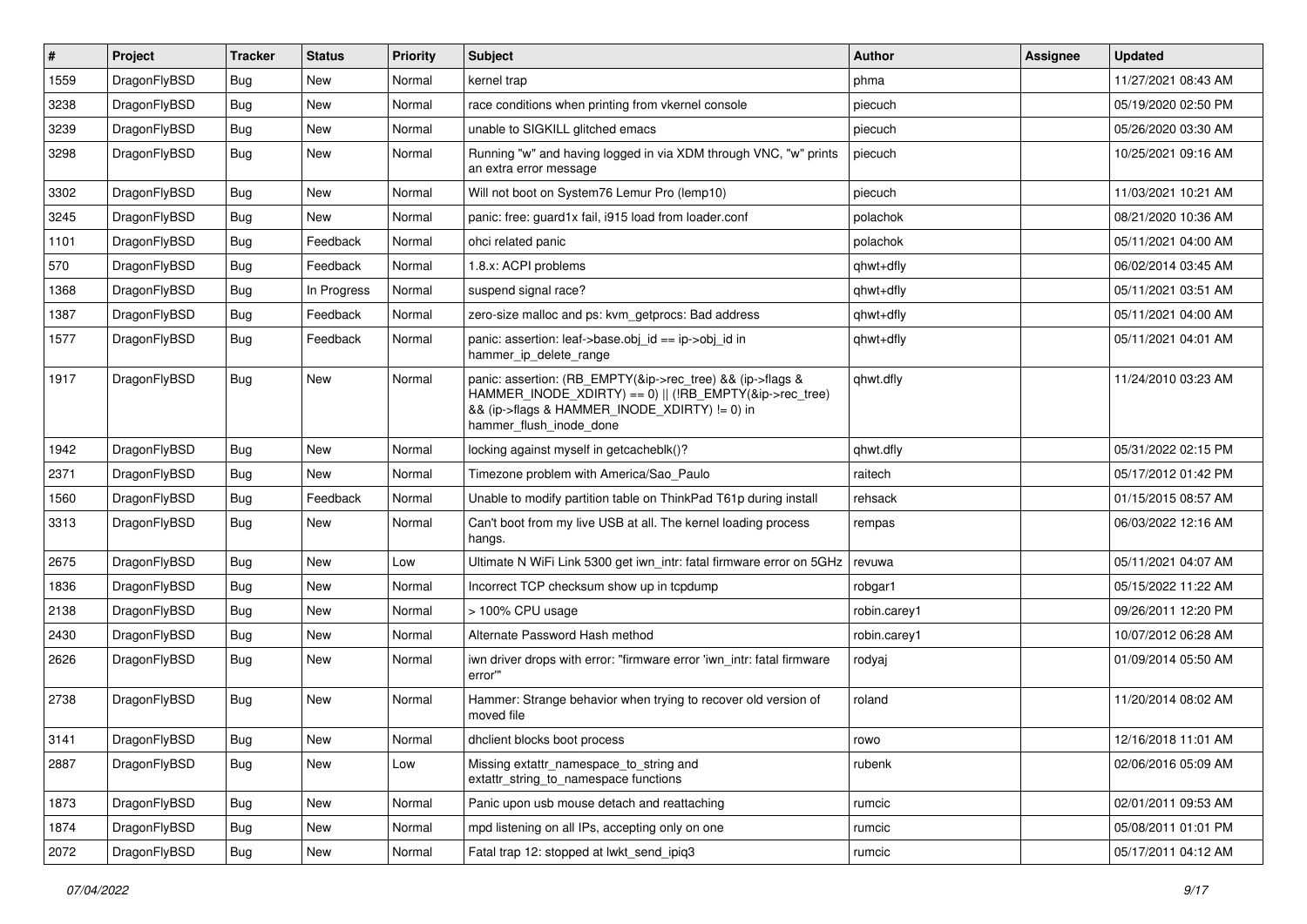| $\#$ | Project      | <b>Tracker</b> | <b>Status</b> | <b>Priority</b> | Subject                                                                                         | <b>Author</b> | Assignee | <b>Updated</b>      |
|------|--------------|----------------|---------------|-----------------|-------------------------------------------------------------------------------------------------|---------------|----------|---------------------|
| 2080 | DragonFlyBSD | Bug            | <b>New</b>    | Normal          | panic: lockmgr thrd_sleep: called from interrupt, ipi, or hard code<br>section                  | rumcic        |          | 05/30/2011 05:06 PM |
| 2423 | DragonFlyBSD | <b>Bug</b>     | <b>New</b>    | Urgent          | After multiple panics/locks, hitting KKASSERT in<br>hammer init cursor                          | rumcic        |          | 09/18/2012 02:28 AM |
| 1489 | DragonFlyBSD | <b>Bug</b>     | Feedback      | Normal          | panic: ufs_dirbad: bad dir                                                                      | rumcic        |          | 03/10/2013 04:34 AM |
| 1249 | DragonFlyBSD | <b>Bug</b>     | Feedback      | Normal          | panic: ffs vfree: freeing free inode                                                            | rumcic        |          | 03/10/2013 05:13 AM |
| 1250 | DragonFlyBSD | <b>Bug</b>     | Feedback      | Normal          | Panic upon plugging an USB flash drive into the machine                                         | rumcic        |          | 03/10/2013 05:17 AM |
| 1580 | DragonFlyBSD | <b>Bug</b>     | Feedback      | Normal          | Panic (Fatal trap 12: page fault while in kernel mode) while playing<br>with pf and netif names | rumcic        |          | 12/21/2018 01:21 AM |
| 1218 | DragonFlyBSD | <b>Bug</b>     | In Progress   | Normal          | panic: assertion: error == 0 in hammer_start_transaction                                        | rumcic        |          | 05/11/2021 04:00 AM |
| 1192 | DragonFlyBSD | Submit         | New           | Normal          | KKASSERTs in sys/kern/uipc_{msg,socket}.c are too strict                                        | rumcic        |          | 05/11/2021 04:07 AM |
| 1975 | DragonFlyBSD | <b>Bug</b>     | New           | Normal          | Applications seg fault in select() and poll()                                                   | rumcic        |          | 05/31/2022 02:58 PM |
| 2316 | DragonFlyBSD | Bug            | <b>New</b>    | Normal          | Ungraceful invalid password handling for adding a new user in the<br>installer                  | rune          |          | 04/27/2012 11:23 PM |
| 3047 | DragonFlyBSD | Bug            | <b>New</b>    | Normal          | HAMMER critical write error                                                                     | samuel        |          | 06/19/2019 09:50 AM |
| 2123 | DragonFlyBSD | <b>Bug</b>     | <b>New</b>    | Normal          | hammer is losing files                                                                          | schmir        |          | 08/30/2011 07:56 PM |
| 1944 | DragonFlyBSD | <b>Bug</b>     | New           | Normal          | panic: backing_object 0xdea7b258 was somehow re-referenced<br>during collapse!                  | sepherosa     |          | 12/27/2010 02:06 AM |
| 2042 | DragonFlyBSD | Bug            | <b>New</b>    | Normal          | kernel panic, when run boot0cfg                                                                 | sepherosa     |          | 05/31/2022 03:01 PM |
| 2924 | DragonFlyBSD | <b>Bug</b>     | <b>New</b>    | Normal          | cat -v fails to tag characters in extended table with M- prefix with<br>some locales            | sevan         |          | 07/11/2016 07:18 AM |
| 2933 | DragonFlyBSD | Submit         | New           | Normal          | Remove unix domain socket support from cat(1)                                                   | sevan         |          | 08/01/2016 08:10 PM |
| 2347 | DragonFlyBSD | Bug            | Feedback      | High            | Hammer PFSes destroy does not give back full space allocated to<br><b>PFS</b>                   | sgeorge       |          | 07/19/2012 01:11 AM |
| 2396 | DragonFlyBSD | Bug            | Feedback      | High            | Latest 3.1 development version core dumps while destroying master<br><b>PFS</b>                 | sgeorge       |          | 01/23/2013 04:10 PM |
| 2124 | DragonFlyBSD | Bug            | <b>New</b>    | Normal          | getty repeating too quickly on port /dev/ttyv0                                                  | sgeorge.ml    |          | 09/01/2011 04:28 AM |
| 1935 | DragonFlyBSD | <b>Bug</b>     | New           | Normal          | mouse does not work after switching between x and console                                       | shamaz        |          | 12/13/2010 10:06 AM |
| 1884 | DragonFlyBSD | Bug            | <b>New</b>    | Normal          | System completely freezes while listening music (devbuf: malloc<br>limit exceeded)              | shamaz        |          | 01/24/2011 05:00 PM |
| 1961 | DragonFlyBSD | <b>Bug</b>     | New           | Normal          | Can't create dump from DDB                                                                      | shamaz        |          | 01/29/2011 09:02 PM |
| 2820 | DragonFlyBSD | Bug            | New           | Normal          | TP-Link USB Wi-Fi adapter cannot be reattached to the system                                    | shamaz        |          | 05/22/2015 09:45 PM |
| 2863 | DragonFlyBSD | Bug            | New           | Normal          | HAMMER synch tid is zero                                                                        | shamaz        |          | 12/12/2015 11:24 PM |
| 2891 | DragonFlyBSD | <b>Bug</b>     | New           | Normal          | Kernel panic in IEEE802.11 related code                                                         | shamaz        |          | 05/29/2016 05:49 PM |
| 1786 | DragonFlyBSD | <b>Bug</b>     | New           | Normal          | Calling NULL function pointer initiates panic loop                                              | sjg           |          | 10/11/2010 05:28 PM |
| 2141 | DragonFlyBSD | <b>Bug</b>     | New           | Urgent          | loader and/or documentation broken                                                              | sjg           |          | 01/20/2012 10:51 AM |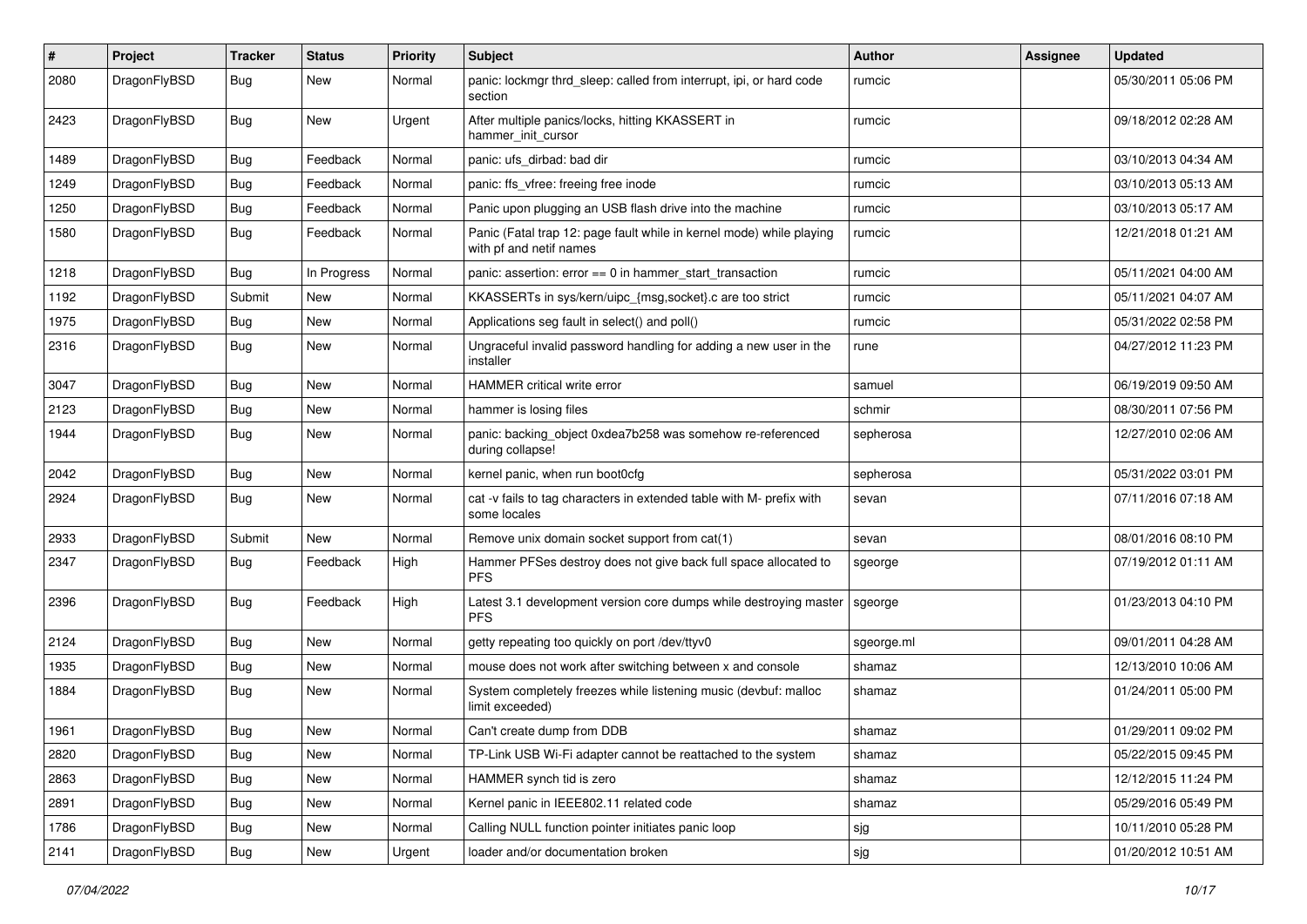| #    | Project      | <b>Tracker</b> | <b>Status</b> | <b>Priority</b> | Subject                                                                                                  | <b>Author</b>     | Assignee | <b>Updated</b>      |
|------|--------------|----------------|---------------|-----------------|----------------------------------------------------------------------------------------------------------|-------------------|----------|---------------------|
| 2061 | DragonFlyBSD | Bug            | New           | Normal          | USB keyboard boot panic                                                                                  | sjg               |          | 05/04/2012 12:20 AM |
| 2936 | DragonFlyBSD | <b>Bug</b>     | <b>New</b>    | Normal          | loader.efi crashes while loading kernel                                                                  | spaceille         |          | 08/20/2016 06:17 AM |
| 2077 | DragonFlyBSD | <b>Bug</b>     | New           | Normal          | USB devices conflicting                                                                                  | srussell          |          | 05/17/2011 05:12 PM |
| 2586 | DragonFlyBSD | <b>Bug</b>     | <b>New</b>    | Normal          | pf: "modulate" state seems problematic                                                                   | srussell          |          | 09/25/2013 07:36 PM |
| 2587 | DragonFlyBSD | <b>Bug</b>     | <b>New</b>    | Normal          | SATA DVD writer not detected by DragonFly                                                                | srussell          |          | 09/04/2020 08:55 AM |
| 3129 | DragonFlyBSD | <b>Bug</b>     | <b>New</b>    | High            | Kernel panic with 5.2.0 on A2SDi-4C-HLN4F                                                                | stateless         |          | 04/24/2018 12:50 AM |
| 2004 | DragonFlyBSD | <b>Bug</b>     | New           | Normal          | LWKT_WAIT_IPIQ panic                                                                                     | steve             |          | 03/08/2011 05:46 PM |
| 2055 | DragonFlyBSD | <b>Bug</b>     | New           | Normal          | $ssh + IPV6 + bridge \Rightarrow connection freezes$                                                     | steve             |          | 04/24/2011 07:13 PM |
| 2020 | DragonFlyBSD | <b>Bug</b>     | <b>New</b>    | Low             | Port brcm80211 driver from Linux to DragonFly BSD                                                        | studer            |          | 03/05/2011 10:54 PM |
| 2082 | DragonFlyBSD | <b>Bug</b>     | <b>New</b>    | Normal          | dfbsd 2.10.1 amd64 - mc port build error with 'bmake bin-install'                                        | sun-doctor        |          | 05/25/2011 07:18 PM |
| 1907 | DragonFlyBSD | <b>Bug</b>     | New           | Normal          | Hammer crash in hammer_flusher_flush()                                                                   | swildner          |          | 11/11/2010 05:07 AM |
| 1913 | DragonFlyBSD | <b>Bug</b>     | <b>New</b>    | Normal          | panic: assertion: ip->flush state != HAMMER FST FLUSH in<br>hammer_flush_inode_core                      | swildner          |          | 11/20/2010 05:27 PM |
| 243  | DragonFlyBSD | <b>Bug</b>     | Feedback      | Normal          | weird behavior in the shell                                                                              | swildner          |          | 05/31/2022 02:51 PM |
| 2509 | DragonFlyBSD | <b>Bug</b>     | <b>New</b>    | Normal          | Redefinition of DIRBLKSIZ in restore(8)                                                                  | swildner          |          | 06/04/2022 04:40 AM |
| 2915 | DragonFlyBSD | <b>Bug</b>     | New           | High            | Hammer mirror-copy problem                                                                               | t dfbsd           |          | 08/25/2016 05:28 AM |
| 3217 | DragonFlyBSD | <b>Bug</b>     | New           | Normal          | rescue tools: make install fails if rescue folder doesn't exist                                          | t dfbsd           |          | 11/27/2019 08:16 PM |
| 3036 | DragonFlyBSD | Bug            | <b>New</b>    | Normal          | panic in icmp_redirect_start() ASSERT_IN_NETISR(0)                                                       | tautolog          |          | 05/11/2017 07:27 PM |
| 3135 | DragonFlyBSD | Submit         | New           | Normal          | Add EVFILT_RECV and EVFILT_SEND                                                                          | tautolog          |          | 05/25/2018 09:59 PM |
| 2921 | DragonFlyBSD | Submit         | <b>New</b>    | Normal          | Allow moused to accept userland mouse events                                                             | tautolog          |          | 05/11/2021 04:08 AM |
| 3113 | DragonFlyBSD | <b>Bug</b>     | In Progress   | Urgent          | Booting vKernel fails due being out of swap space                                                        | tcullen           |          | 05/11/2021 04:14 AM |
| 1984 | DragonFlyBSD | <b>Bug</b>     | <b>New</b>    | Normal          | hammer mount fails after crash - HAMMER: FIFO record bad head<br>signature                               | thomas.nikolajsen |          | 03/08/2011 06:57 PM |
| 2296 | DragonFlyBSD | <b>Bug</b>     | In Progress   | High            | panic: assertion "m->wire count > 0" failed                                                              | thomas.nikolajsen |          | 08/30/2012 06:09 AM |
| 2436 | DragonFlyBSD | <b>Bug</b>     | New           | Normal          | panic: assertion "lp->lwp qcpu == dd->cpuid" failed in<br>dfly_acquire_curproc                           | thomas.nikolajsen |          | 01/23/2013 11:07 AM |
| 2609 | DragonFlyBSD | <b>Bug</b>     | New           | Normal          | master: panic: assertion<br>"LWKT_TOKEN_HELD_ANY(vm_object_token(object))" failed in<br>swp_pager_lookup | thomas.nikolajsen |          | 11/28/2013 11:36 AM |
| 285  | DragonFlyBSD | <b>Bug</b>     | Feedback      | Low             | interrupt latency with re without ip address configured                                                  | thomas.nikolajsen |          | 02/20/2014 10:30 AM |
| 2459 | DragonFlyBSD | <b>Bug</b>     | Feedback      | Normal          | apic problems with HP Probook 4510s                                                                      | thowe             |          | 11/27/2021 08:22 AM |
| 2857 | DragonFlyBSD | <b>Bug</b>     | New           | Normal          | hammer stalls via bitcoin-qt                                                                             | tkusumi           |          | 11/30/2015 06:52 AM |
| 3142 | DragonFlyBSD | Submit         | New           | Normal          | lib/libdmsg: Unbreak using new API EVP_CIPHER_CTX_new()                                                  | tkusumi           |          | 07/08/2018 04:18 AM |
| 3184 | DragonFlyBSD | <b>Bug</b>     | New           | Normal          | tsleep(9) return value when PCATCH specified                                                             | tkusumi           |          | 04/03/2019 06:49 AM |
| 3246 | DragonFlyBSD | <b>Bug</b>     | New           | Normal          | HAMMER2 unable to handle ENOSPC properly                                                                 | tkusumi           |          | 09/04/2020 11:11 AM |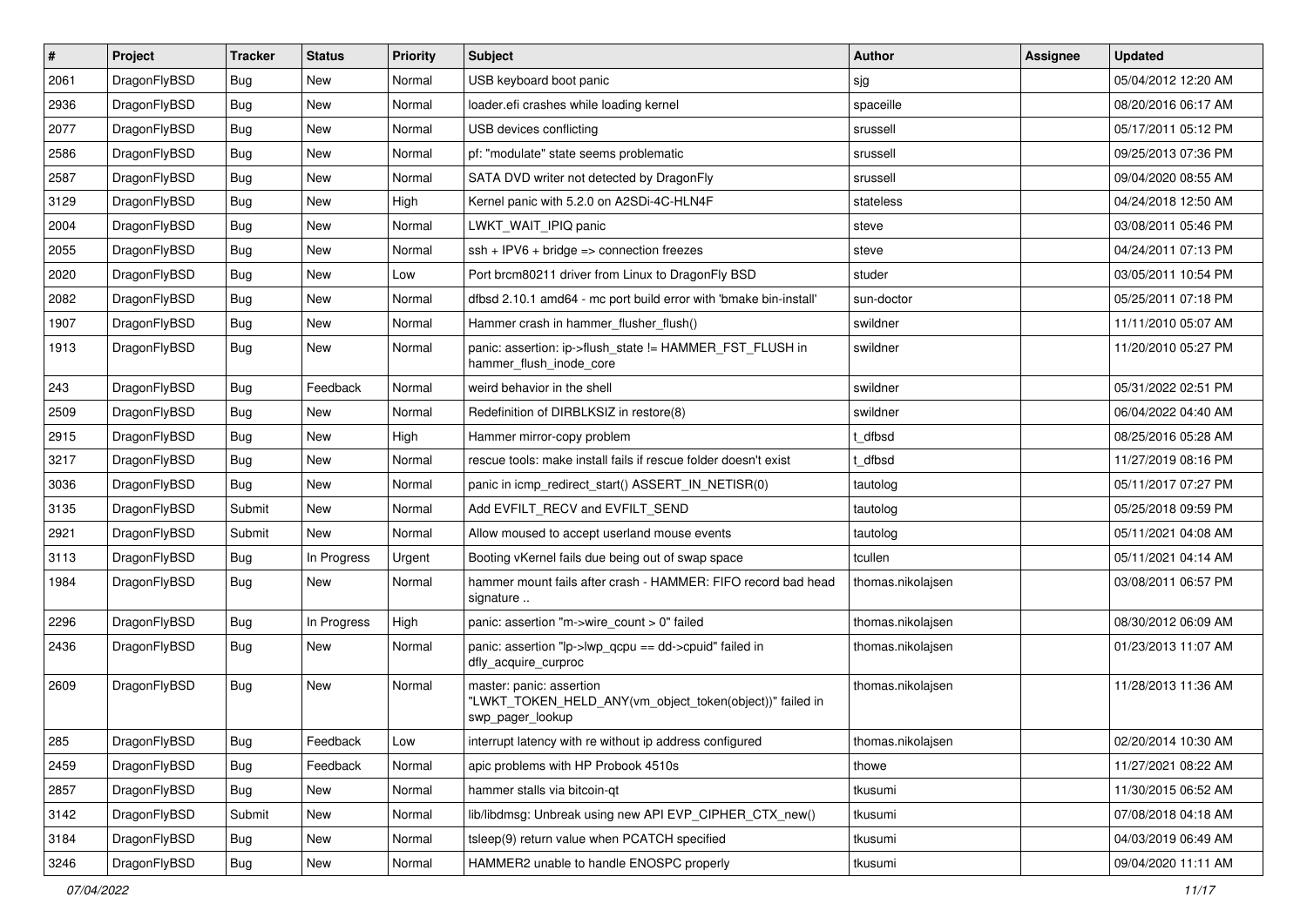| #    | Project      | <b>Tracker</b> | <b>Status</b> | <b>Priority</b> | Subject                                                                                      | Author         | <b>Assignee</b> | <b>Updated</b>      |
|------|--------------|----------------|---------------|-----------------|----------------------------------------------------------------------------------------------|----------------|-----------------|---------------------|
| 3249 | DragonFlyBSD | Bug            | <b>New</b>    | Normal          | HAMMER2 fsync(2) not working properly                                                        | tkusumi        |                 | 09/21/2020 07:07 AM |
| 3266 | DragonFlyBSD | Bug            | New           | High            | Filesystems broken due to "KKASSERT(count &<br>TOK COUNTMASK);"                              | tkusumi        |                 | 03/15/2021 01:21 PM |
| 3269 | DragonFlyBSD | Bug            | In Progress   | Normal          | Is double-buffer'd buf still required by HAMMER2 ?                                           | tkusumi        |                 | 05/12/2021 04:09 PM |
| 3312 | DragonFlyBSD | Submit         | <b>New</b>    | Normal          | hammer2: redundant chain modify after chain creation                                         | tkusumi        |                 | 05/15/2022 01:35 PM |
| 3316 | DragonFlyBSD | Bug            | New           | Normal          | hammer2 dirent create() allows creating >1 dirents with the same<br>name                     | tkusumi        |                 | 06/05/2022 12:35 PM |
| 2812 | DragonFlyBSD | <b>Bug</b>     | New           | Normal          | Panic on Intel DE3815TYKHE                                                                   | tmorp          |                 | 05/14/2015 03:14 PM |
| 2930 | DragonFlyBSD | <b>Bug</b>     | <b>New</b>    | High            | 'objcache' causes panic during 'nfs_readdir'                                                 | tofergus       |                 | 07/26/2016 01:09 PM |
| 2931 | DragonFlyBSD | Bug            | <b>New</b>    | Low             | 'gdb' of 'vkernel' unable to print backtrace                                                 | tofergus       |                 | 07/26/2016 01:51 PM |
| 2473 | DragonFlyBSD | <b>Bug</b>     | <b>New</b>    | Normal          | Kernel crash when trying to up the wpi0 device (Dfly<br>v3.3.0.758.g47388-DEVELOPMENT)       | tomaz          |                 | 02/24/2014 08:50 AM |
| 1282 | DragonFlyBSD | Bug            | Feedback      | Normal          | panic (trap 12) when booting SMP kernel on Atom 330 (dual core)                              | tomaz.borstnar |                 | 05/11/2021 04:00 AM |
| 3252 | DragonFlyBSD | <b>Bug</b>     | New           | Normal          | tcsetattr/tcgetattr set errno incorrectly on non-TTY                                         | tonyc          |                 | 10/26/2020 09:34 PM |
| 3319 | DragonFlyBSD | Bug            | New           | Normal          | setproctitle() calls can change effect of later setproctitle() calls                         | tonyc          |                 | 06/29/2022 06:10 PM |
| 806  | DragonFlyBSD | <b>Bug</b>     | Feedback      | Normal          | boot error on MacBook                                                                        | tralamazza     |                 | 06/04/2022 05:28 AM |
| 3199 | DragonFlyBSD | <b>Bug</b>     | <b>New</b>    | Normal          | PFS label not found panic                                                                    | tse            |                 | 08/21/2019 03:51 AM |
| 3225 | DragonFlyBSD | <b>Bug</b>     | <b>New</b>    | Normal          | nfsd freeze when using qemu                                                                  | tse            |                 | 03/17/2020 11:52 AM |
| 3231 | DragonFlyBSD | <b>Bug</b>     | <b>New</b>    | Normal          | wifi drops on 5.8                                                                            | tse            |                 | 04/06/2020 05:08 AM |
| 3197 | DragonFlyBSD | Bug            | <b>New</b>    | Normal          | DragonFly upgrades                                                                           | tse            |                 | 04/18/2020 04:18 PM |
| 3208 | DragonFlyBSD | <b>Bug</b>     | New           | Normal          | Crash related to nfsd                                                                        | tse            |                 | 06/11/2020 05:52 AM |
| 3170 | DragonFlyBSD | <b>Bug</b>     | <b>New</b>    | Normal          | repeatable nfsd crash                                                                        | tse            |                 | 06/11/2020 05:52 AM |
| 2140 | DragonFlyBSD | Bug            | <b>New</b>    | High            | hammer_io_delallocate panic with 'duplicate entry' message                                   | ttw            |                 | 10/07/2011 12:22 PM |
| 1959 | DragonFlyBSD | <b>Bug</b>     | <b>New</b>    | Normal          | DFBSD v2.9.1.422.gc98f2 - Panic during boot - IPv6 and PF                                    | tuxillo        |                 | 01/13/2011 03:37 AM |
| 2078 | DragonFlyBSD | Bug            | New           | Normal          | DFBSD i386 v2.11.0.201.g3ed2f - Panic during installworld into a<br>vn0 device               | tuxillo        |                 | 05/19/2011 07:50 PM |
| 1867 | DragonFlyBSD | <b>Bug</b>     | New           | Normal          | it(4) motherboard and fan problems                                                           | tuxillo        |                 | 07/08/2011 10:48 AM |
| 2129 | DragonFlyBSD | <b>Bug</b>     | <b>New</b>    | Normal          | DFBSD v2.11.0.661.gf9438 i386 - panic: lockmgr thrd_sleep                                    | tuxillo        |                 | 09/05/2011 09:49 AM |
| 2166 | DragonFlyBSD | <b>Bug</b>     | New           | Normal          | DFBSD v2.13.0.109.g05b9d - Strange lockups                                                   | tuxillo        |                 | 10/29/2011 11:20 AM |
| 2171 | DragonFlyBSD | <b>Bug</b>     | New           | Normal          | DFBSD v2.13.0.151.gdc8442 - panic: assertion "(*ptep &<br>$(PG_MANAGED PG_V)$ == PG_V"       | tuxillo        |                 | 11/04/2011 05:06 PM |
| 2224 | DragonFlyBSD | Bug            | New           | Normal          | v2.13.0.291.gaa7ec - Panic on fq while installing world                                      | tuxillo        |                 | 11/18/2011 01:40 AM |
| 2282 | DragonFlyBSD | Bug            | In Progress   | Normal          | gdb segfaults with certain corefiles                                                         | tuxillo        |                 | 01/18/2012 04:40 PM |
| 2283 | DragonFlyBSD | <b>Bug</b>     | New           | Normal          | DFBSD DragonFly v2.13.0.957.g4f459 - pmap_release: page<br>should already be gone 0xc27120bc | tuxillo        |                 | 01/23/2012 03:03 AM |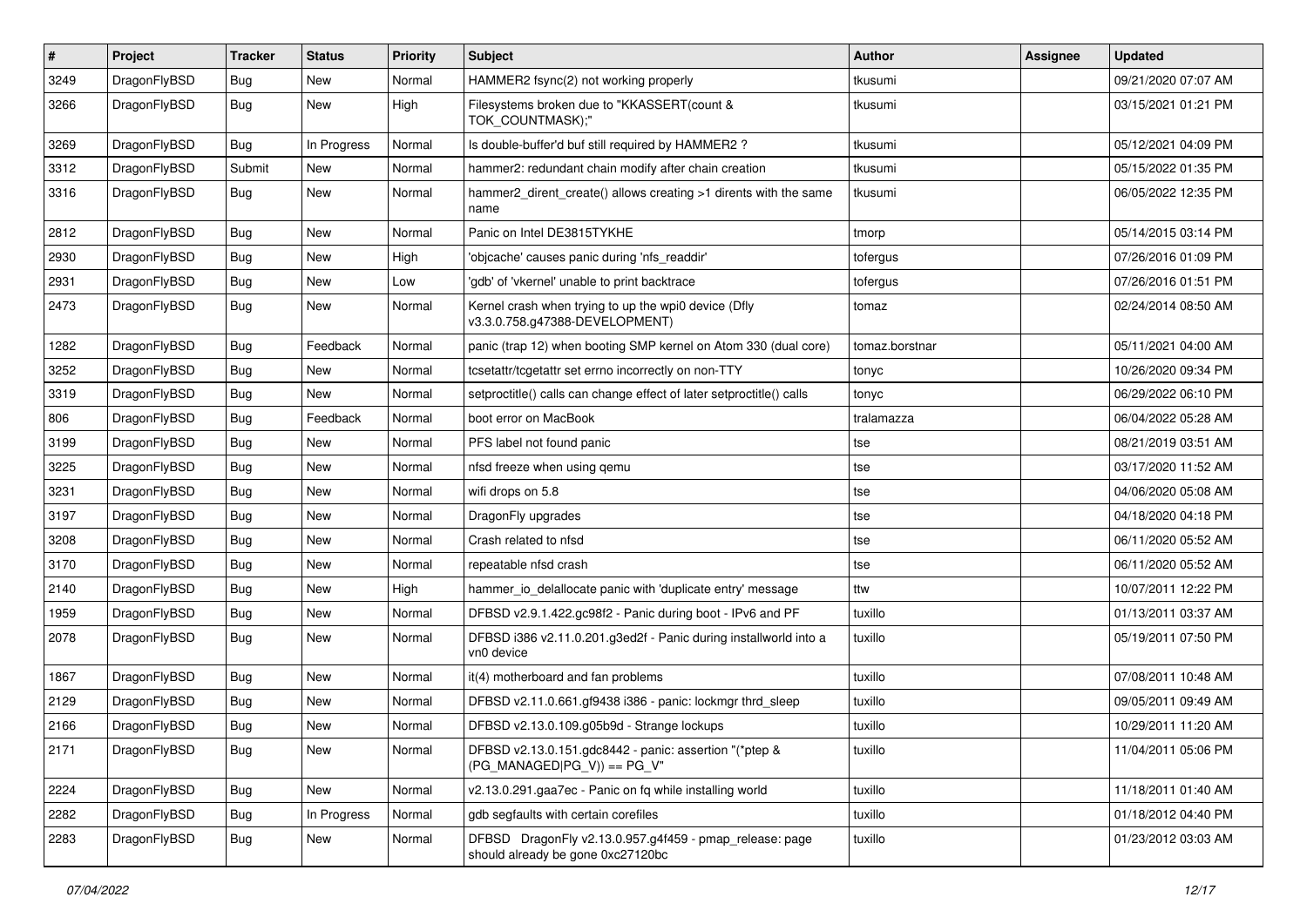| #    | Project      | <b>Tracker</b> | <b>Status</b> | <b>Priority</b> | <b>Subject</b>                                                                                            | <b>Author</b> | <b>Assignee</b> | <b>Updated</b>      |
|------|--------------|----------------|---------------|-----------------|-----------------------------------------------------------------------------------------------------------|---------------|-----------------|---------------------|
| 2345 | DragonFlyBSD | <b>Bug</b>     | In Progress   | Normal          | DFBSD v3.1.0.457.gd679f - NFS panic on diskless station                                                   | tuxillo       |                 | 04/07/2012 05:22 PM |
| 2351 | DragonFlyBSD | <b>Bug</b>     | In Progress   | Normal          | DFBSD v3.1.0.579.g44ccf - Stuck during startup, random freezes                                            | tuxillo       |                 | 04/24/2012 08:21 AM |
| 2084 | DragonFlyBSD | <b>Bug</b>     | New           | Normal          | DFBSD v2.11.0.242.g4d317 - panic: zone: entry not free                                                    | tuxillo       |                 | 07/03/2012 01:23 AM |
| 2556 | DragonFlyBSD | <b>Bug</b>     | Feedback      | Normal          | DragonFly v3.5.0.81.gd3479 - Process signal weirdness                                                     | tuxillo       |                 | 12/17/2013 03:48 PM |
| 2629 | DragonFlyBSD | <b>Bug</b>     | <b>New</b>    | Normal          | Replace gcc44 with llvm34, clang34, and libc++                                                            | tuxillo       |                 | 06/02/2014 02:30 PM |
| 3157 | DragonFlyBSD | <b>Bug</b>     | New           | Normal          | TP-Link UE300 not working in 5.2-RELEASE                                                                  | tuxillo       |                 | 11/15/2018 02:08 PM |
| 3196 | DragonFlyBSD | <b>Bug</b>     | New           | Normal          | test issue after redmine upgrade (2)                                                                      | tuxillo       |                 | 07/05/2019 04:33 AM |
| 2630 | DragonFlyBSD | <b>Bug</b>     | <b>New</b>    | Normal          | Bring in latest iconv fixes from FreeBSD10 as well as csmapper<br>updates                                 | tuxillo       |                 | 05/11/2021 03:54 AM |
| 2641 | DragonFlyBSD | <b>Bug</b>     | New           | Normal          | Panic when loading natapci as module                                                                      | tuxillo       |                 | 05/11/2021 03:54 AM |
| 2647 | DragonFlyBSD | <b>Bug</b>     | New           | Normal          | HAMMER panic on 3.6.0                                                                                     | tuxillo       |                 | 05/11/2021 03:54 AM |
| 1332 | DragonFlyBSD | <b>Bug</b>     | Feedback      | Normal          | DFBSD 2.2 - Booting usbcdrom/usbsticks on thinkpad hangs on<br>"BTX Halted"                               | tuxillo       |                 | 05/11/2021 04:00 AM |
| 2631 | DragonFlyBSD | <b>Bug</b>     | In Progress   | Low             | Verify library versioning current with full package build and switch it<br>on (after publishing packages) | tuxillo       |                 | 05/11/2021 04:06 AM |
| 2636 | DragonFlyBSD | <b>Bug</b>     | Feedback      | Low             | Add -x flag to iostat (a la solaris)                                                                      | tuxillo       |                 | 05/11/2021 04:07 AM |
| 2638 | DragonFlyBSD | <b>Bug</b>     | Feedback      | High            | Fix machdep.pmap_mmu_optimize                                                                             | tuxillo       |                 | 05/11/2021 04:07 AM |
| 2495 | DragonFlyBSD | <b>Bug</b>     | New           | High            | DFBSD v3.3.0.960.g553fe7 - ocnt != 0" failed in<br>prop object release                                    | tuxillo       |                 | 05/31/2022 04:08 PM |
| 2498 | DragonFlyBSD | Bug            | New           | Normal          | DFBSD v3.2.2-RELEASE - LIST_FIRST(&bp->b_dep) == NULL"<br>failed in vfs_vmio_release                      | tuxillo       |                 | 05/31/2022 04:09 PM |
| 1861 | DragonFlyBSD | Bug            | <b>New</b>    | Normal          | panic via kprintf (lockmgr called in a hard section)                                                      | vsrinivas     |                 | 10/11/2010 12:56 AM |
| 2085 | DragonFlyBSD | Bug            | New           | Normal          | panic: assertion: (m->flags & PG_MAPPED) == 0 in<br>vm_page_free_toq                                      | vsrinivas     |                 | 06/10/2011 07:48 AM |
| 2071 | DragonFlyBSD | Bug            | New           | High            | Panic on assertion: $(int)(flag->seq - seq) > 0$ in hammer flusher flush<br>after inode error             | vsrinivas     |                 | 06/12/2011 07:59 AM |
| 2154 | DragonFlyBSD | Bug            | New           | Normal          | vkernel copyout() doesn't return EFAULT on error                                                          | vsrinivas     |                 | 10/20/2011 03:53 AM |
| 2081 | DragonFlyBSD | Bug            | Feedback      | Normal          | Panic on device "detach" / "failure"                                                                      | vsrinivas     |                 | 02/29/2012 07:11 AM |
| 2136 | DragonFlyBSD | Bug            | New           | Normal          | socketpair() doesn't free file descriptors on copyout failure                                             | vsrinivas     |                 | 04/05/2013 09:13 AM |
| 2490 | DragonFlyBSD | Bug            | New           | Normal          | nmalloc should color addresses to avoid cache bank conflictsw                                             | vsrinivas     |                 | 06/10/2014 05:51 AM |
| 2489 | DragonFlyBSD | Bug            | New           | Normal          | nmalloc doesn't cache VA for allocations > 8KB                                                            | vsrinivas     |                 | 06/10/2014 05:51 AM |
| 1744 | DragonFlyBSD | Bug            | In Progress   | Normal          | HAMMER fsstress panic in hammer setup child callback                                                      | vsrinivas     |                 | 05/11/2021 04:05 AM |
| 1749 | DragonFlyBSD | Bug            | In Progress   | Normal          | HAMMER fsstress panic in hammer flush inode core<br>'ip->flush state != HAMMER FST FLUSH'                 | vsrinivas     |                 | 05/11/2021 04:06 AM |
| 1661 | DragonFlyBSD | Bug            | In Progress   | Normal          | panic on password entry mount smb filesystem                                                              | vsrinivas     |                 | 11/27/2021 08:29 AM |
| 2360 | DragonFlyBSD | <b>Bug</b>     | In Progress   | Normal          | Wishlist: virtio driver import                                                                            | vsrinivas     |                 | 06/04/2022 04:16 AM |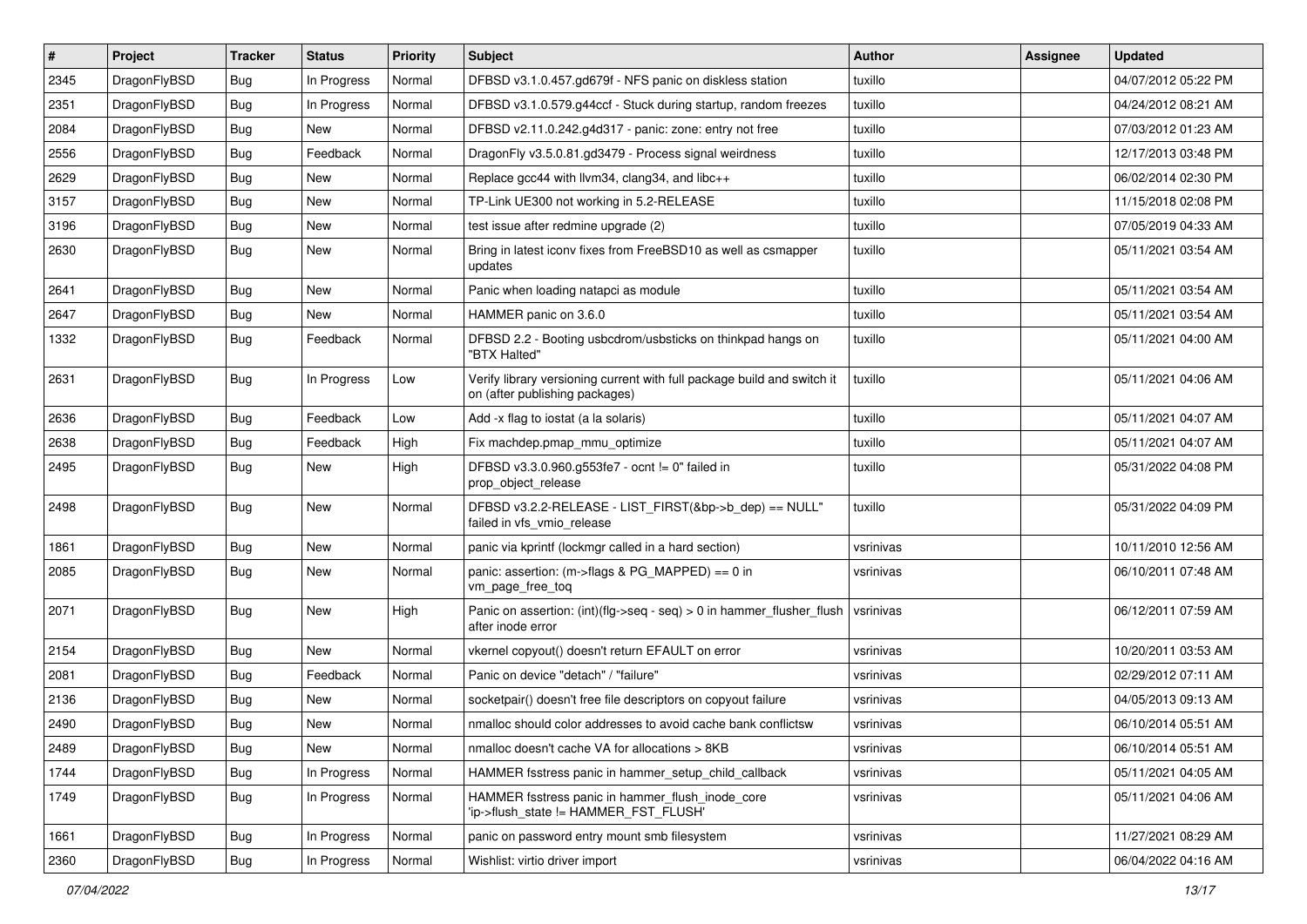| $\vert$ # | Project      | <b>Tracker</b> | <b>Status</b> | <b>Priority</b> | <b>Subject</b>                                                                            | Author           | <b>Assignee</b> | <b>Updated</b>      |
|-----------|--------------|----------------|---------------|-----------------|-------------------------------------------------------------------------------------------|------------------|-----------------|---------------------|
| 1185      | DragonFlyBSD | Bug            | <b>New</b>    | High            | need a tool to merge changes into /etc                                                    | wa1ter           |                 | 02/18/2014 06:02 AM |
| 3124      | DragonFlyBSD | <b>Bug</b>     | <b>New</b>    | High            | DragonFlyBSD 5.0.2 with Hammer2 with UEFI install doesn't boot                            | wiesl            |                 | 06/18/2019 05:07 AM |
| 2886      | DragonFlyBSD | <b>Bug</b>     | <b>New</b>    | Normal          | dragonfly mail agent: sending a testmail causes high system load                          | worf             |                 | 02/05/2016 05:53 AM |
| 2287      | DragonFlyBSD | <b>Bug</b>     | New           | Normal          | HAMMER(ROOT) Illegal UNDO TAIL signature at<br>300000001967c000                           | y0n3t4n1         |                 | 11/07/2018 01:22 AM |
| 2840      | DragonFlyBSD | <b>Bug</b>     | New           | Normal          | wrong voltage is reported                                                                 | yellowrabbit2010 |                 | 09/11/2015 06:09 PM |
| 2797      | DragonFlyBSD | Bug            | In Progress   | Low             | vkernels with & without machdep.pmap_mmu_optimize                                         | yellowrabbit2010 |                 | 11/27/2021 08:06 AM |
| 604       | DragonFlyBSD | <b>Bug</b>     | In Progress   | Normal          | 1.8.1-RELEASE - clock runs fast on mainboard ASUS P5A-B                                   | yeti             |                 | 05/11/2021 03:55 AM |
| 2324      | DragonFlyBSD | Bug            | <b>New</b>    | Normal          | natacotrol support > 2TB not working even after the ftigeot patch                         | zenny            |                 | 03/03/2012 01:00 AM |
| 1920      | DragonFlyBSD | Bug            | <b>New</b>    | High            | system hangs                                                                              | zhtw             |                 | 11/22/2010 08:59 AM |
| 3224      | DragonFlyBSD | Bug            | <b>New</b>    | Normal          | Kernel panic when trying to ping6                                                         | zhtw             |                 | 03/08/2020 08:55 AM |
| 1538      | DragonFlyBSD | Bug            | <b>New</b>    | Low             | mountroot should probe file systems                                                       | corecode         | alexh           | 11/24/2010 06:35 PM |
| 1430      | DragonFlyBSD | <b>Bug</b>     | New           | Normal          | Buggy $w(1)$ ?                                                                            | hasso            | alexh           | 11/24/2010 08:09 AM |
| 2353      | DragonFlyBSD | Bug            | In Progress   | Normal          | panic: assertion "gd->gd spinlocks $wr == 0$ " failed in<br>bsd4 schedulerclock           | jaydg            | alexh           | 11/28/2012 01:57 AM |
| 2100      | DragonFlyBSD | <b>Bug</b>     | Feedback      | Normal          | devfs related panic                                                                       | sepherosa        | alexh           | 07/10/2011 02:29 PM |
| 1127      | DragonFlyBSD | Bug            | Feedback      | Low             | cdrom drive not detected                                                                  | tgr              | corecode        | 01/15/2015 08:55 AM |
| 3154      | DragonFlyBSD | Submit         | <b>New</b>    | Normal          | Update serial handling in bootloader                                                      | ddegroot         | dillon          | 11/06/2018 11:21 PM |
| 1831      | DragonFlyBSD | Bug            | Feedback      | High            | HAMMER "malloc limit exceeded" panic                                                      | eocallaghan      | dillon          | 06/04/2022 04:38 AM |
| 2037      | DragonFlyBSD | Bug            | Feedback      | Normal          | Panic Bad link elm while building packages                                                | ftigeot          | dillon          | 04/21/2011 07:20 AM |
| 2819      | DragonFlyBSD | Bug            | In Progress   | Normal          | Random micro system freezes after a week of uptime                                        | ftigeot          | dillon          | 08/16/2015 08:46 PM |
| 1411      | DragonFlyBSD | <b>Bug</b>     | Feedback      | Normal          | Burning doesn't work with ahci(4)                                                         | hasso            | dillon          | 05/11/2021 04:00 AM |
| 2092      | DragonFlyBSD | <b>Bug</b>     | <b>New</b>    | Normal          | Panic: Bad link elm 0x next->prev != elm                                                  | masterblaster    | dillon          | 12/04/2011 12:49 PM |
| 2870      | DragonFlyBSD | Bug            | New           | High            | Broken text and icons when glamor acceleration is used                                    | 375gnu           | ftigeot         | 01/31/2016 12:13 AM |
| 3031      | DragonFlyBSD | Submit         | In Progress   | Normal          | Update drm/radeon to Linux 4.7.10 as much as possible                                     | davshao          | ftigeot         | 08/19/2021 12:33 PM |
| 1593      | DragonFlyBSD | Bug            | Feedback      | Normal          | panic: assertion: $\cosh ==$ ap->ap err $\cosh$ in ahci put err $\cosh$                   | ftigeot          | ftigeot         | 05/15/2022 05:09 AM |
| 1946      | DragonFlyBSD | Bug            | <b>New</b>    | Normal          | ieee80211 panic                                                                           | pavalos          | josepht         | 01/27/2011 06:00 PM |
| 1964      | DragonFlyBSD | Bug            | <b>New</b>    | Normal          | iwn (panic assertion : wlan_assert_serialized)                                            | sjmm.ptr         | josepht         | 02/01/2011 12:57 PM |
| 385       | DragonFlyBSD | Bug            | Feedback      | Low             | Mail archive address removal                                                              | justin           | justin          | 03/09/2013 11:24 AM |
| 1969      | DragonFlyBSD | <b>Bug</b>     | New           | Normal          | pf-related network problem                                                                | pavalos          | lentferj        | 02/01/2011 06:57 PM |
| 679       | DragonFlyBSD | <b>Bug</b>     | New           | Low             | Netgraph backward compatibility for old *LEN constants                                    | nant             | nant            | 02/18/2014 05:45 AM |
| 2549      | DragonFlyBSD | <b>Bug</b>     | In Progress   | Normal          | netgraph7: Kernel page fault.                                                             | russiane39       | nant            | 05/10/2013 11:20 PM |
| 2746      | DragonFlyBSD | <b>Bug</b>     | New           | Normal          | some fraction of xterms started from the xmonad window manager<br>get killed with SIGALRM | isenmann         | profmakx        | 12/28/2014 02:51 AM |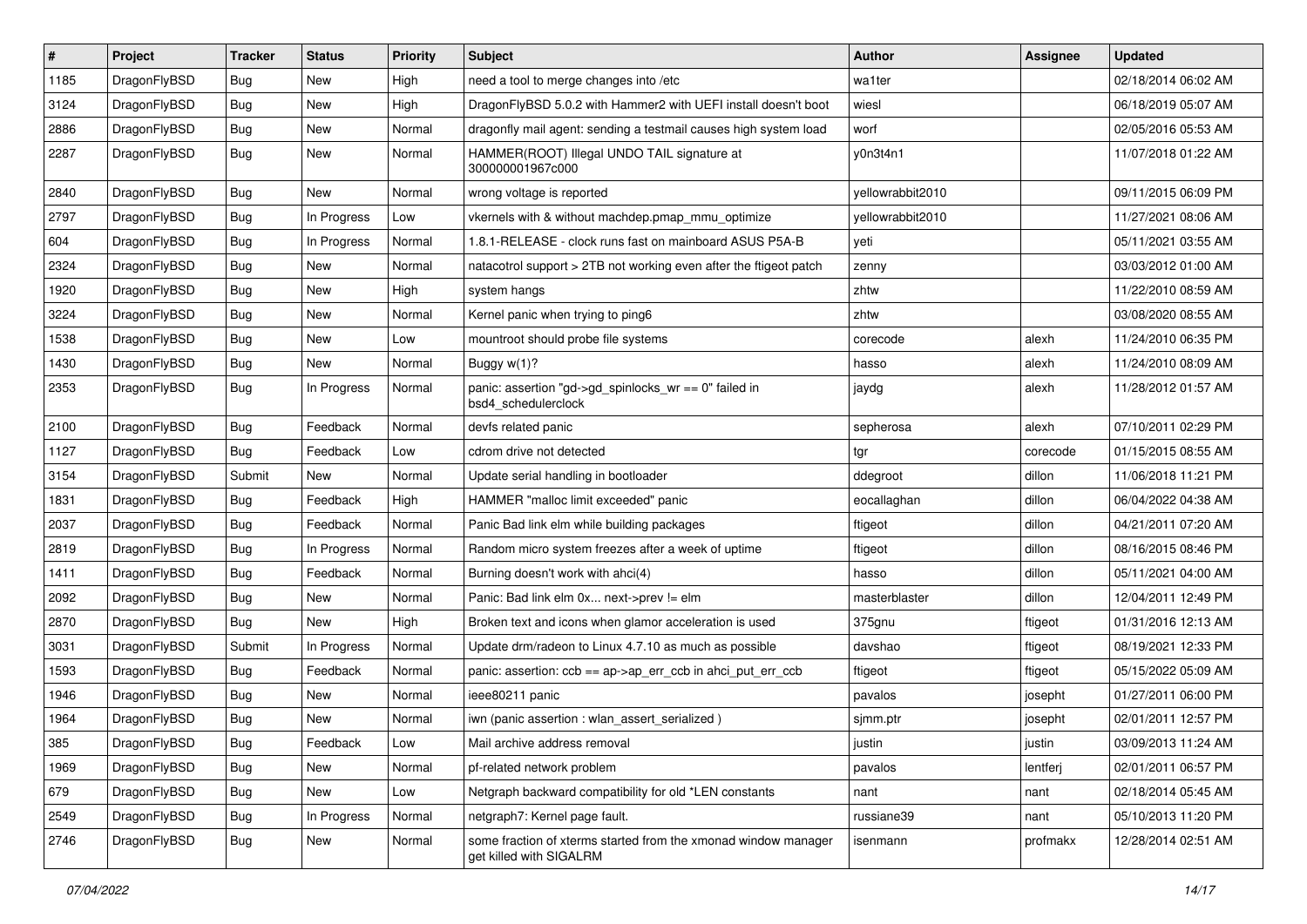| #    | Project      | Tracker    | <b>Status</b> | <b>Priority</b> | <b>Subject</b>                                                                                                                                           | Author           | Assignee  | <b>Updated</b>      |
|------|--------------|------------|---------------|-----------------|----------------------------------------------------------------------------------------------------------------------------------------------------------|------------------|-----------|---------------------|
| 2822 | DragonFlyBSD | Bug        | <b>New</b>    | Normal          | USB 3.0 stick throws "reading primary partition table: error<br>accessing offset 000[] for 152" error, while the stick works on any<br>other OS I tested | revuwa           | profmakx  | 06/29/2015 05:56 AM |
| 600  | DragonFlyBSD | <b>Bug</b> | New           | Low             | /sys/libkern/karc4random                                                                                                                                 | robin carey5     | profmakx  | 01/19/2015 03:07 AM |
| 2825 | DragonFlyBSD | <b>Bug</b> | <b>New</b>    | High            | 3x dhclient = hanging system (objcache exhausted)                                                                                                        | jaccovonb        | sepherosa | 05/11/2021 03:55 AM |
| 168  | DragonFlyBSD | <b>Bug</b> | In Progress   | Normal          | Livelocked limit engaged while trying to setup IPW wireless                                                                                              | mschacht         | sepherosa | 05/11/2021 04:05 AM |
| 1532 | DragonFlyBSD | Bug        | <b>New</b>    | Low             | jemalloc doesn't work on DragonFly                                                                                                                       | hasso            | sjg       | 08/02/2011 01:14 AM |
| 1769 | DragonFlyBSD | <b>Bug</b> | New           | Normal          | panic: assertion: _tp->tt_msg->tt_cpuid == mycpuid in<br>tcp_callout_active                                                                              | pavalos          | sjg       | 05/15/2022 11:07 AM |
| 1302 | DragonFlyBSD | <b>Bug</b> | In Progress   | Normal          | Checkpoint regression?                                                                                                                                   | sjg              | sjg       | 07/10/2013 05:22 PM |
| 1714 | DragonFlyBSD | Bug        | New           | Low             | hwpmc                                                                                                                                                    | alexh            | swildner  | 08/18/2012 02:03 PM |
| 2265 | DragonFlyBSD | Bug        | New           | Normal          | mbsrtowcs does not properly handle invalid mbstate_t in ps                                                                                               | c.turner1        | swildner  | 01/10/2012 07:56 PM |
| 341  | DragonFlyBSD | <b>Bug</b> | New           | Normal          | Vinum erroneously repors devices as busy                                                                                                                 | corecode         | swildner  | 01/21/2012 04:50 AM |
| 2252 | DragonFlyBSD | <b>Bug</b> | New           | Low             | snd hda not useable if loaded via /boot/loader.conf                                                                                                      | xbit             | swildner  | 12/14/2011 12:23 AM |
| 2585 | DragonFlyBSD | Bug        | New           | Normal          | Dfly 3.4.3 on ESXi 5.1, HP Smart Array P410 passthrough<br>recognised, but not functioning                                                               | yggdrasil        | swildner  | 05/09/2022 08:14 AM |
| 1390 | DragonFlyBSD | <b>Bug</b> | In Progress   | Normal          | Use id_t type for {get, set}priority()                                                                                                                   | Anonymous        | tuxillo   | 07/05/2019 02:18 AM |
| 2438 | DragonFlyBSD | Submit     | Feedback      | Normal          | <b>TRIM</b> fixes                                                                                                                                        | Anonymous        | tuxillo   | 05/11/2021 03:45 AM |
| 1397 | DragonFlyBSD | <b>Bug</b> | Feedback      | Normal          | jobs -I output inconsistency when called from script                                                                                                     | Anonymous        | tuxillo   | 05/15/2022 05:07 AM |
| 1700 | DragonFlyBSD | Submit     | In Progress   | Normal          | skip boot2 menu on <enter></enter>                                                                                                                       | Johannes.Hofmann | tuxillo   | 05/15/2022 08:35 AM |
| 1921 | DragonFlyBSD | <b>Bug</b> | In Progress   | Normal          | we miss mlockall                                                                                                                                         | alexh            | tuxillo   | 06/18/2022 04:08 AM |
| 781  | DragonFlyBSD | <b>Bug</b> | In Progress   | Normal          | fdisk uses wrong geometry on usb flash drives                                                                                                            | corecode         | tuxillo   | 05/11/2021 03:50 AM |
| 847  | DragonFlyBSD | <b>Bug</b> | Feedback      | Normal          | processes getting stuck on mount point                                                                                                                   | corecode         | tuxillo   | 05/11/2021 03:50 AM |
| 901  | DragonFlyBSD | <b>Bug</b> | Feedback      | Normal          | route show needs to get data from all cpus                                                                                                               | corecode         | tuxillo   | 05/11/2021 03:50 AM |
| 911  | DragonFlyBSD | Bug        | Feedback      | Normal          | kldload/kernel linker can exceed malloc reserve and panic system                                                                                         | corecode         | tuxillo   | 05/11/2021 03:51 AM |
| 1030 | DragonFlyBSD | <b>Bug</b> | In Progress   | Normal          | msdosfs umount panic                                                                                                                                     | corecode         | tuxillo   | 05/11/2021 03:51 AM |
| 1198 | DragonFlyBSD | <b>Bug</b> | New           | High            | DDB loops panic in db read bytes                                                                                                                         | corecode         | tuxillo   | 05/11/2021 03:51 AM |
| 1287 | DragonFlyBSD | <b>Bug</b> | Feedback      | Normal          | altg configuration doesn't work                                                                                                                          | corecode         | tuxillo   | 05/11/2021 03:51 AM |
| 1440 | DragonFlyBSD | <b>Bug</b> | New           | Normal          | ptrace/gdb doesn't work after process blocks SIGTRAP                                                                                                     | corecode         | tuxillo   | 05/11/2021 03:52 AM |
| 1442 | DragonFlyBSD | <b>Bug</b> | New           | Normal          | blocking SIGSEGV and triggering a segment violation produces an<br>all CPU consuming process                                                             | corecode         | tuxillo   | 05/11/2021 03:52 AM |
| 1469 | DragonFlyBSD | Bug        | In Progress   | Normal          | Hammer history security concern                                                                                                                          | corecode         | tuxillo   | 05/11/2021 03:52 AM |
| 1474 | DragonFlyBSD | Bug        | New           | Normal          | ithread 1 unexpectedly rescheduled                                                                                                                       | corecode         | tuxillo   | 05/11/2021 03:52 AM |
| 1475 | DragonFlyBSD | <b>Bug</b> | In Progress   | Normal          | kernel blocks with low memory and syscons setting a high res mode<br>/ scrollback                                                                        | corecode         | tuxillo   | 05/11/2021 03:52 AM |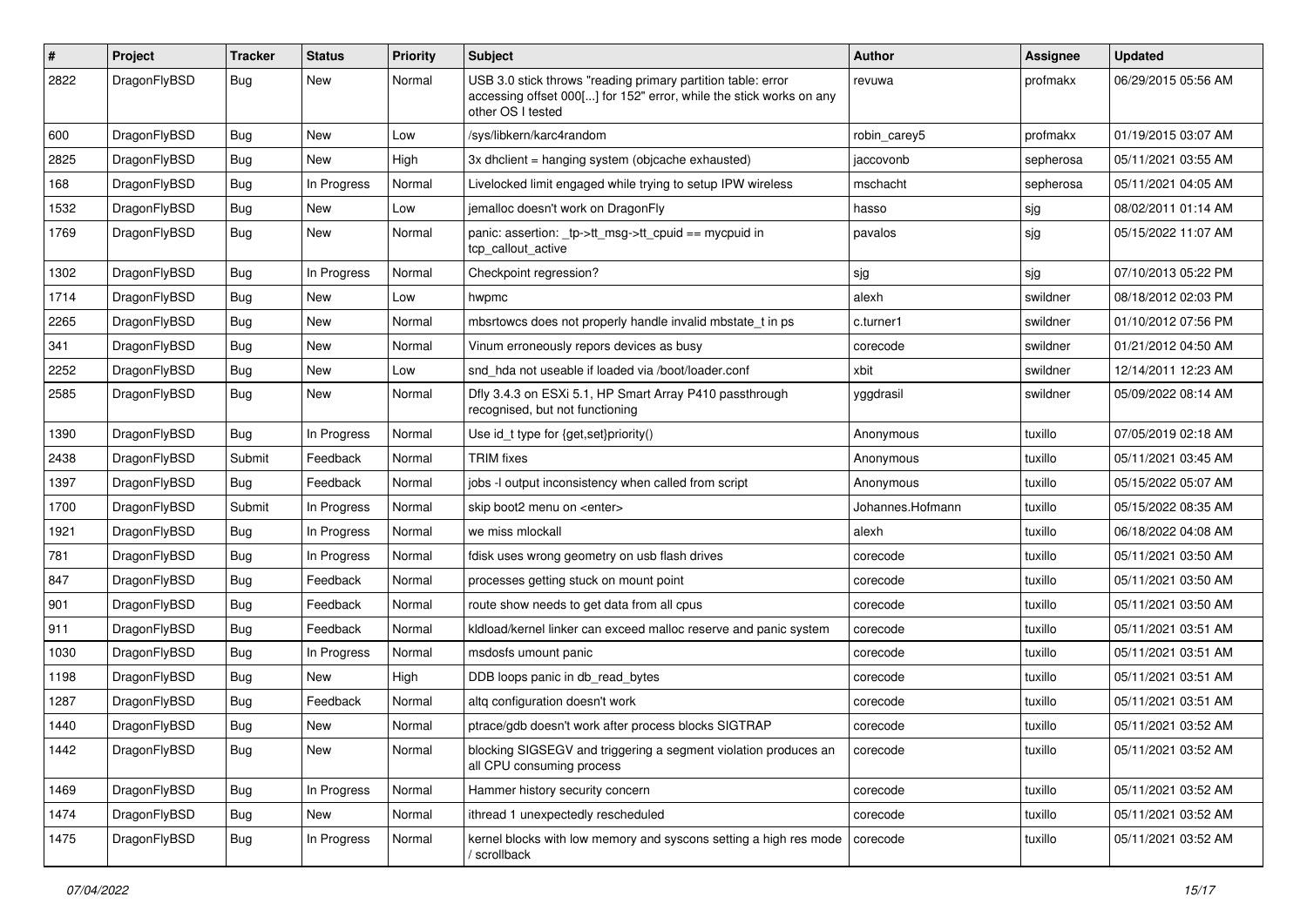| $\vert$ # | Project      | <b>Tracker</b> | <b>Status</b> | Priority | <b>Subject</b>                                                                             | Author         | Assignee | <b>Updated</b>      |
|-----------|--------------|----------------|---------------|----------|--------------------------------------------------------------------------------------------|----------------|----------|---------------------|
| 1528      | DragonFlyBSD | <b>Bug</b>     | In Progress   | Normal   | ktrace does not show proper return values for pipe(2)                                      | corecode       | tuxillo  | 05/11/2021 03:52 AM |
| 1547      | DragonFlyBSD | Bug            | In Progress   | Normal   | disklabel64 automatic sizing                                                               | corecode       | tuxillo  | 05/11/2021 03:52 AM |
| 1556      | DragonFlyBSD | <b>Bug</b>     | <b>New</b>    | Normal   | many processes stuck in "hmrrcm", system unusable                                          | corecode       | tuxillo  | 05/11/2021 03:52 AM |
| 1583      | DragonFlyBSD | Bug            | In Progress   | Normal   | panic: assertion: cursor->trans->sync_lock_refs > 0 in<br>hammer_recover_cursor            | corecode       | tuxillo  | 05/11/2021 03:53 AM |
| 1584      | DragonFlyBSD | <b>Bug</b>     | In Progress   | Normal   | can't use ssh from jail: debug1: read passphrase: can't open<br>/dev/tty: Device busy      | corecode       | tuxillo  | 05/11/2021 03:53 AM |
| 1587      | DragonFlyBSD | Bug            | Feedback      | Normal   | can't gdb across fork                                                                      | corecode       | tuxillo  | 05/11/2021 03:54 AM |
| 731       | DragonFlyBSD | Bug            | <b>New</b>    | Normal   | system freeze on "slice too large"                                                         | corecode       | tuxillo  | 06/25/2022 04:01 AM |
| 742       | DragonFlyBSD | Bug            | In Progress   | Normal   | umount problems with multiple mounts                                                       | corecode       | tuxillo  | 06/25/2022 04:02 AM |
| 3145      | DragonFlyBSD | Submit         | In Progress   | Normal   | Update libelf to FreeBSD 12 current and build as base library usable<br>by ports           | davshao        | tuxillo  | 08/20/2021 03:58 PM |
| 2717      | DragonFlyBSD | Submit         | Feedback      | Normal   | Out of range numeric handling                                                              | dclink         | tuxillo  | 05/11/2021 04:08 AM |
| 2721      | DragonFlyBSD | Submit         | Feedback      | Low      | Some few zalloc calls to objcache ones replacements                                        | dclink         | tuxillo  | 05/11/2021 04:08 AM |
| 2416      | DragonFlyBSD | Bug            | <b>New</b>    | Normal   | ".' entry can be removed on mounted nfs filesystem                                         | ftigeot        | tuxillo  | 06/03/2014 04:40 AM |
| 1428      | DragonFlyBSD | <b>Bug</b>     | Feedback      | Low      | POSIX.1e implementation is too old                                                         | hasso          | tuxillo  | 05/11/2021 04:00 AM |
| 3028      | DragonFlyBSD | <b>Bug</b>     | In Progress   | Normal   | installer: confusion of set/get disk encryption passphrase dialogs                         | liweitianux    | tuxillo  | 06/03/2022 05:13 PM |
| 1293      | DragonFlyBSD | <b>Bug</b>     | <b>New</b>    | Normal   | 2.2.1-REL Installer Request                                                                | mk             | tuxillo  | 05/11/2021 04:00 AM |
| 2496      | DragonFlyBSD | Bug            | <b>New</b>    | Normal   | NTFS malloc limit exceeded                                                                 | plasmob        | tuxillo  | 02/19/2013 08:47 AM |
| 1876      | DragonFlyBSD | Bug            | New           | Normal   | devfs in jail + logging out from console(ttyv1+) -> panic                                  | qhwt.dfly      | tuxillo  | 05/31/2022 03:24 PM |
| 998       | DragonFlyBSD | Bug            | In Progress   | Normal   | Unconfiguring a vn while it is mounted                                                     | rumcic         | tuxillo  | 05/11/2021 04:00 AM |
| 3160      | DragonFlyBSD | Submit         | In Progress   | Normal   | State the implementation difference in pkill/pgrep manual                                  | sevan          | tuxillo  | 06/03/2022 05:15 PM |
| 3205      | DragonFlyBSD | Bug            | Feedback      | High     | Go compiler net test failing                                                               | t dfbsd        | tuxillo  | 05/10/2021 02:45 AM |
| 1579      | DragonFlyBSD | <b>Bug</b>     | Feedback      | Normal   | dfly 2.4.1 does not like HP DL360G4p and Smart Array 6400 with<br>MSA <sub>20</sub>        | tomaz.borstnar | tuxillo  | 06/02/2014 02:44 PM |
| 2358      | DragonFlyBSD | <b>Bug</b>     | In Progress   | Normal   | DFBSD v3.0.2.32.g928ca - panic: hammer: insufficient undo FIFO<br>space!                   | tuxillo        | tuxillo  | 05/10/2021 02:50 AM |
| 3295      | DragonFlyBSD | <b>Bug</b>     | In Progress   | Normal   | Adapt devel/libvirt for nvmm                                                               | tuxillo        | tuxillo  | 11/03/2021 04:56 PM |
| 1819      | DragonFlyBSD | Bug            | In Progress   | Low      | truss - Major revamping task list                                                          | tuxillo        | tuxillo  | 11/27/2021 08:45 AM |
| 3314      | DragonFlyBSD | Bug            | New           | Normal   | Bring virtio console(4) from FreeBSD                                                       | tuxillo        | tuxillo  | 05/29/2022 08:24 AM |
| 3318      | DragonFlyBSD | Bug            | In Progress   | Normal   | Segmenation fault when a process resumed with checkpt exits                                | zabolekar      | tuxillo  | 06/18/2022 08:24 AM |
| 3089      | DragonFlyBSD | <b>Bug</b>     | In Progress   | Normal   | vtnet(4) - disable TCP checksum offload by default                                         | ilane          | vadaszi  | 05/11/2021 04:14 AM |
| 2391      | DragonFlyBSD | Bug            | In Progress   | Normal   | System lock with ahci and acpi enabled on ATI RS690 chipset with<br>SMB600 sata controller | jorisgio       | vadaszi  | 06/03/2015 03:51 PM |